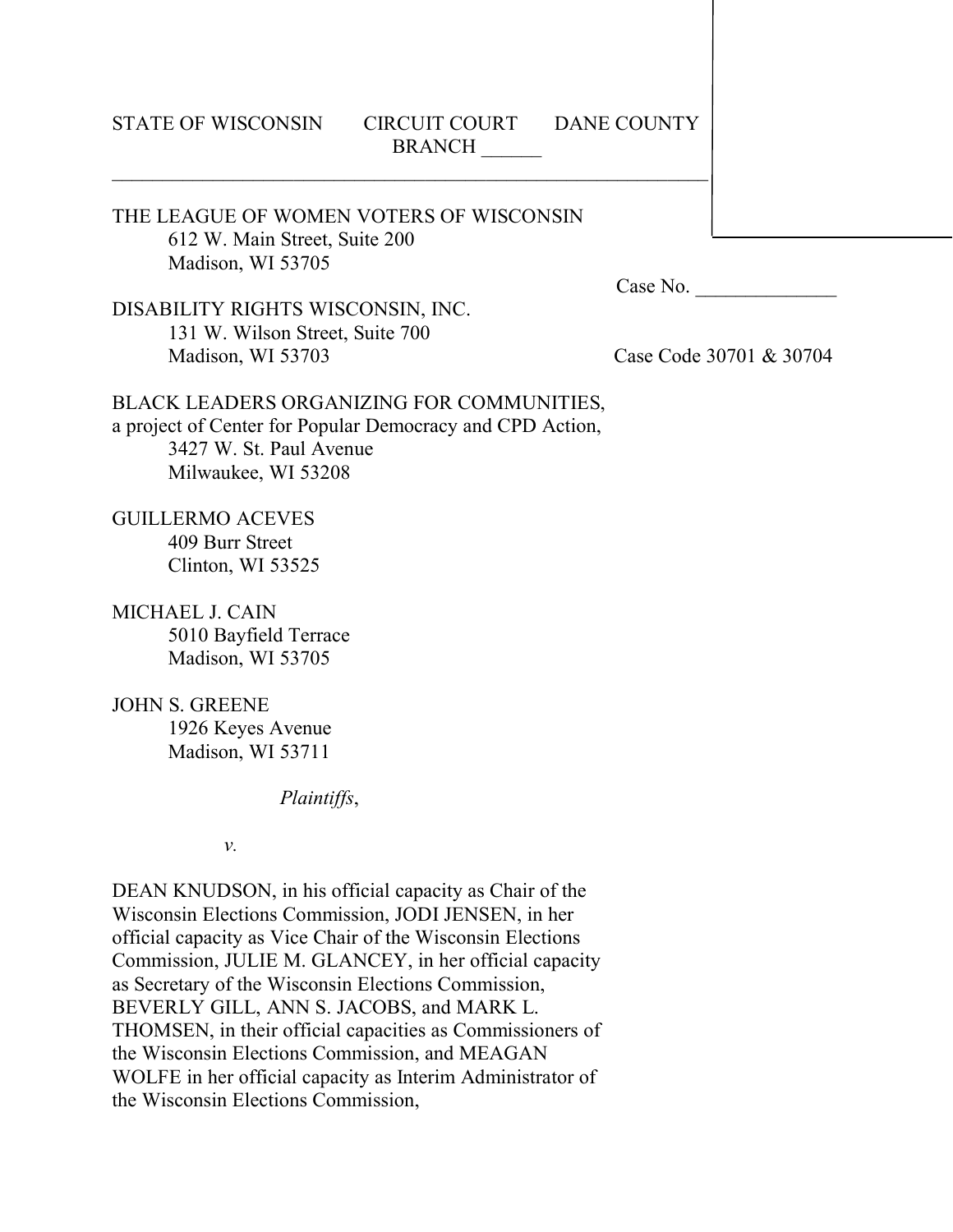212 East Washington Avenue, Third Floor Post Office Box 7984 Madison, WI 53707

TONY EVERS, in his official capacity as Governor of the State of Wisconsin, State Capitol—Room 115 East Madison, WI 53702

*Defendants*.

## **SUMMONS**

### THE STATE OF WISCONSIN

To each person named above as a Defendant:

You are hereby notified that the plaintiffs named above have filed a lawsuit or other legal action against you. The Complaint, which is attached, states the nature and basis of the legal action.

Within 45 days of receiving this Summons, you must respond with a written answer, as that term is used in Chapter 802 of the Wisconsin Statutes, to the Complaint. The Court may reject or disregard an answer that does not follow the requirements of the statutes. The Answer must be sent or delivered to the Court, whose address is Clerk of Circuit Court, Dane County Courthouse, 215 S. Hamilton Street, Madison, Wisconsin 53703, and to Plaintiffs' attorney, whose address is Stafford Rosenbaum LLP, 222 West Washington Avenue, Suite 900, P.O. Box 1784, Madison, Wisconsin 53701-1784. You may have an attorney help or represent you.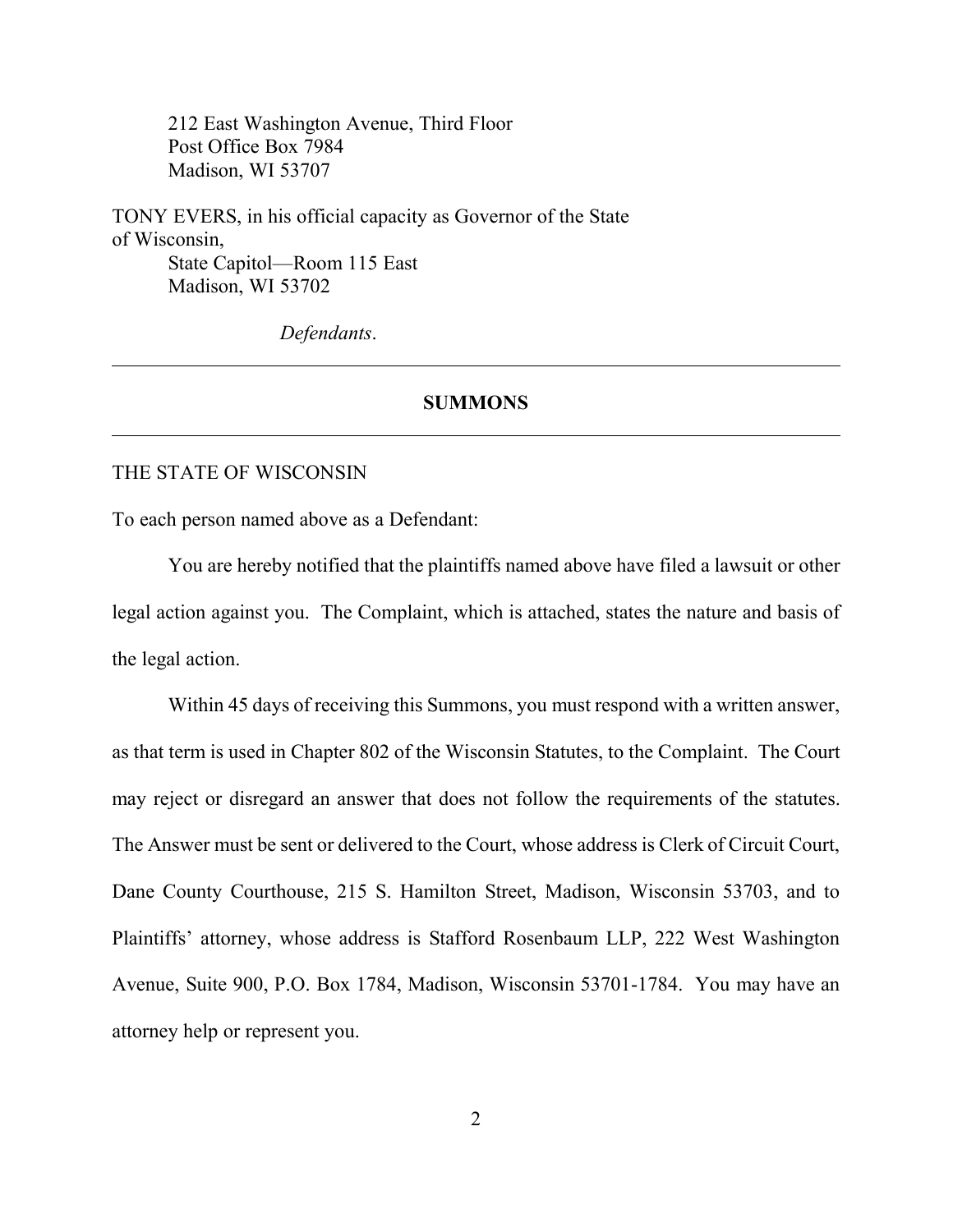If you do not provide a proper answer within 45 days, the Court may grant Judgment against you for the award of money or other legal action requested in the Complaint, and you may lose your right to object to anything that is or may be incorrect in the Complaint. A Judgment may be enforced as provided by law. A Judgment awarding money may become a lien against any real estate you own now or in the future, and may also be enforced by garnishment or seizure of property.

If you require the assistance of auxiliary aids or services because of a disability, call 608-266-4678 (TDD 266-4625) and ask for the Court ADA Coordinator.

Dated: January 10, 2019.

Electronically signed by Jeffrey A. Mandell Jeffrey A. Mandell (State Bar No. 1100406) Kurt M. Simatic (State Bar No. 1083460) STAFFORD ROSENBAUM LLP

Deana K. El-Mallawany\* Ben Berwick\* Kristy Parker\* Jessica Marsden\* THE PROTECT DEMOCRACY PROJECT, INC.

Lawrence S. Robbins\* Carolyn Forstein\* Wendy Liu\* ROBBINS, RUSSELL, ENGLERT, ORSECK, UNTEREINER & SAUBER LLP

*Attorneys for Plaintiffs*

*\* Pro hac vice* applications forthcoming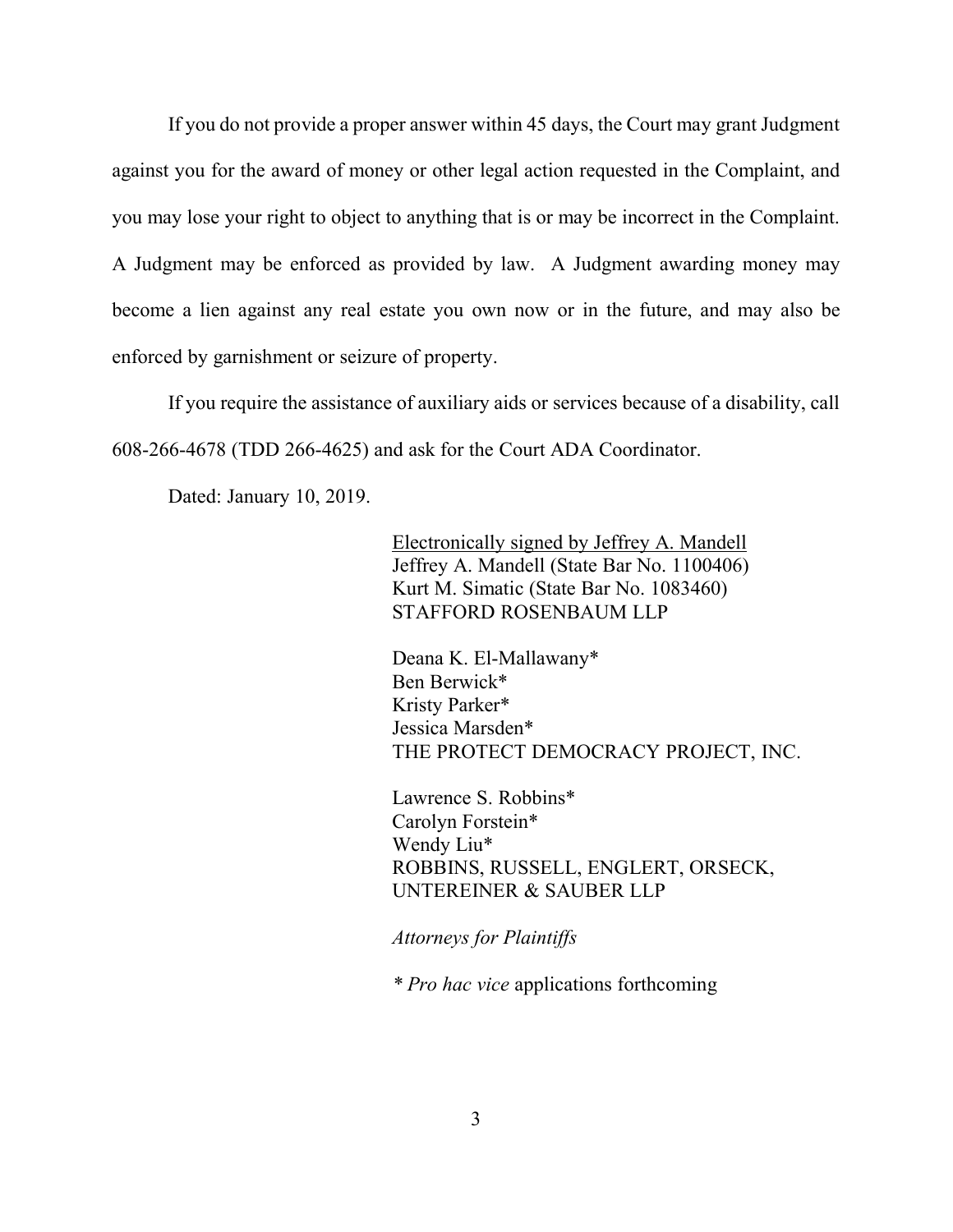Addresses:

STAFFORD ROSENBAUM LLP 222 West Washington Avenue, Suite 900 Post Office Box 1784 Madison, Wisconsin 53701-1784 Email: jmandell@staffordlaw.com ksimatic@staffordlaw.com 608.256.0226

THE PROTECT DEMOCRACY PROJECT, INC.

10 Ware Street Cambridge, MA 02138 Email: deana.elmallawany@protectdemocracy.org ben.berwick@protectdemocracy.org kristy.parker@protectdemocracy.org jessica.marsden@protectdemocracy.org

202.579.4582

ROBBINS, RUSSELL, ENGLERT, ORSECK, UNTEREINER & SAUBER LLP 2000 K Street NW, 4th Floor Washington, DC 20006 Email: lrobbins@robbinsrussell.com cforstein@robbinsrussell.com wliu@robbinsrussell.com 202.775.4500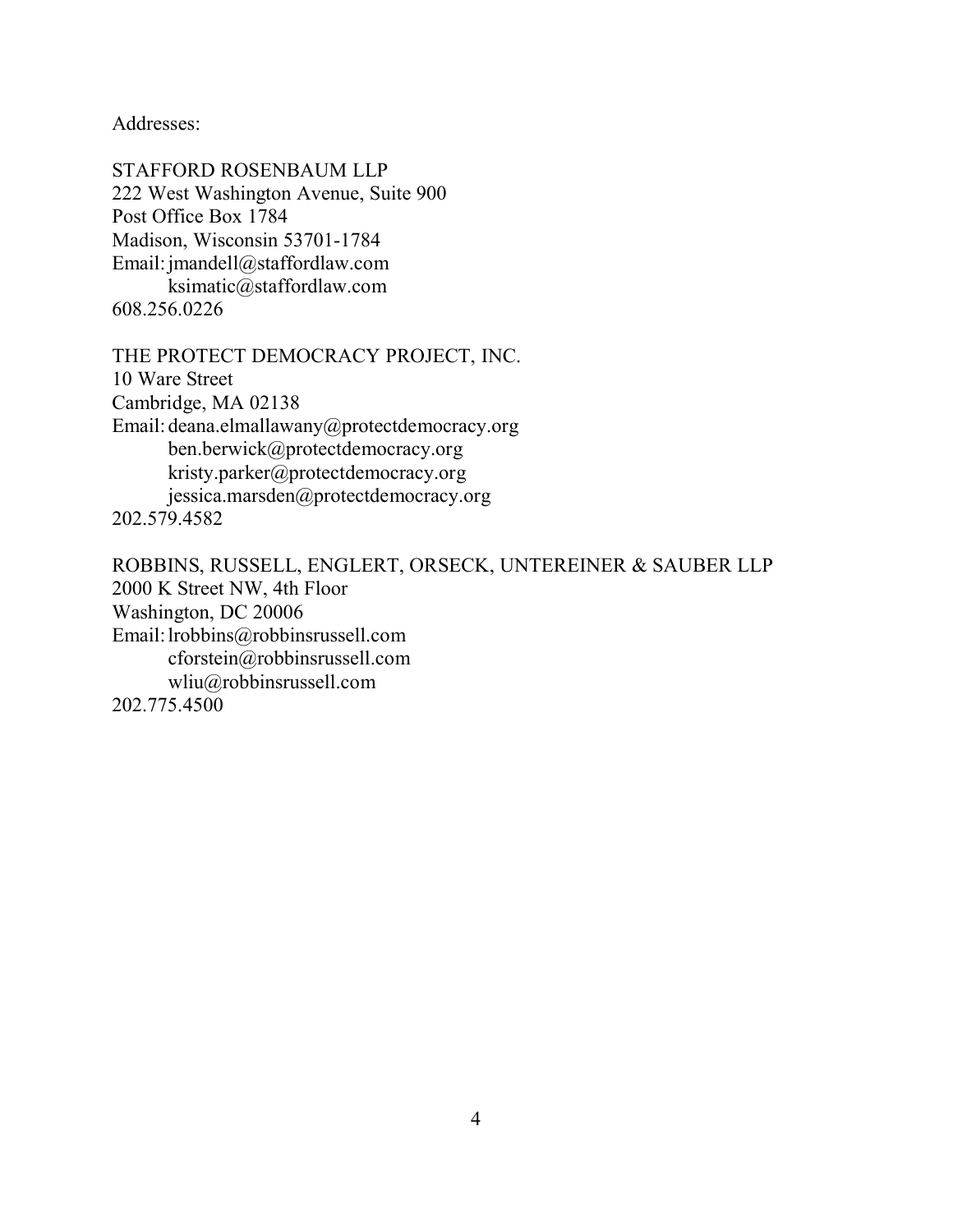## STATE OF WISCONSIN CIRCUIT COURT DANE COUNTY **BRANCH**

# THE LEAGUE OF WOMEN VOTERS OF WISCONSIN 612 W. Main Street, Suite 200 Madison, WI 53705

Case No.

DISABILITY RIGHTS WISCONSIN, INC. 131 W. Wilson Street, Suite 700 Madison, WI 53703 Case Code 30701 & 30704

## BLACK LEADERS ORGANIZING FOR COMMUNITIES, a project of Center for Popular Democracy and CPD Action, 3427 W. St. Paul Avenue Milwaukee, WI 53208

GUILLERMO ACEVES 409 Burr Street Clinton, WI 53525

MICHAEL J. CAIN 5010 Bayfield Terrace Madison, WI 53705

JOHN S. GREENE 1926 Keyes Avenue Madison, WI 53711

*Plaintiffs*,

*v.*

DEAN KNUDSON, in his official capacity as Chair of the Wisconsin Elections Commission, JODI JENSEN, in her official capacity as Vice Chair of the Wisconsin Elections Commission, JULIE M. GLANCEY, in her official capacity as Secretary of the Wisconsin Elections Commission, BEVERLY GILL, ANN S. JACOBS, and MARK L. THOMSEN, in their official capacities as Commissioners of the Wisconsin Elections Commission, and MEAGAN WOLFE in her official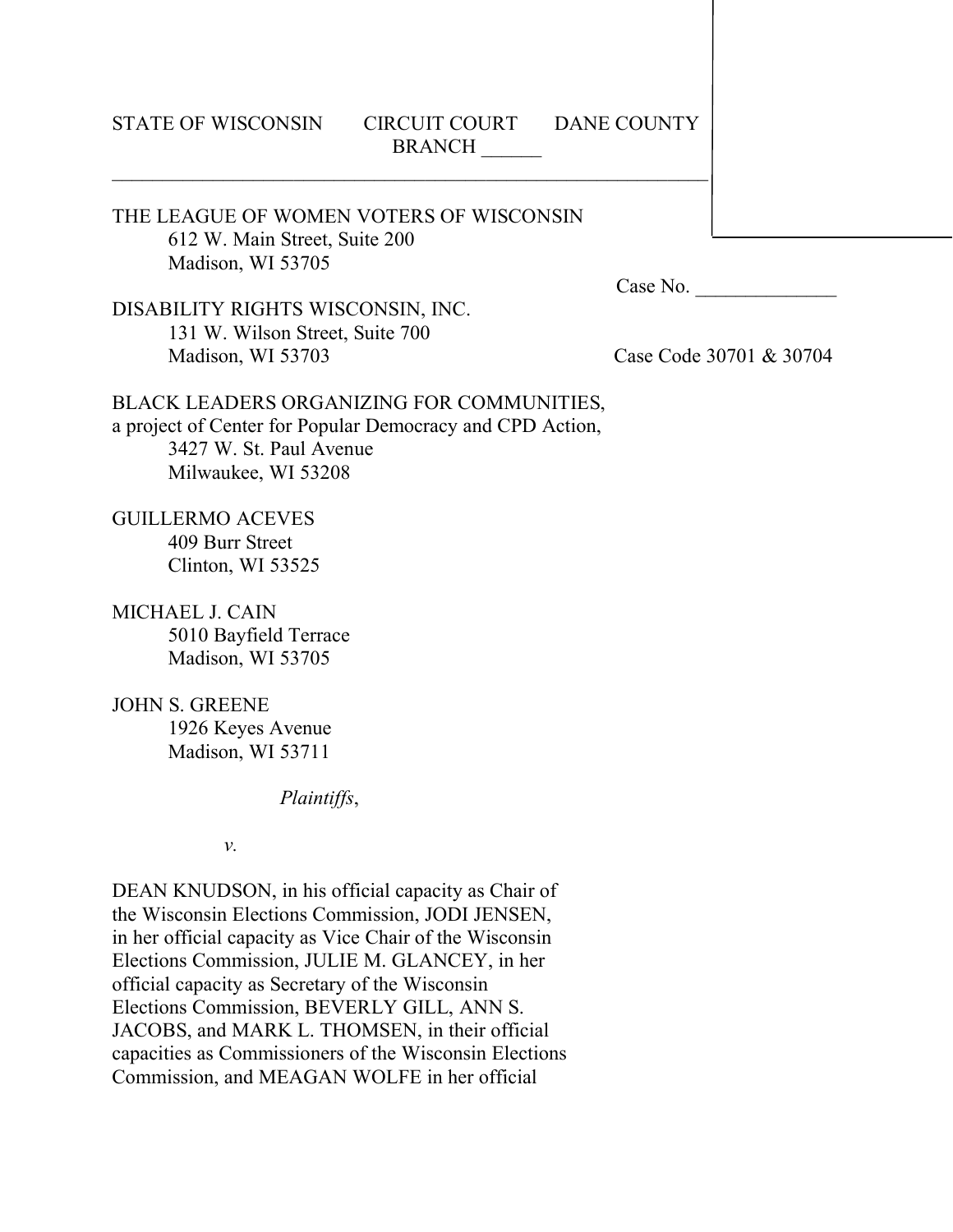capacity as Interim Administrator of the Wisconsin Elections Commission, 212 East Washington Avenue, Third Floor Post Office Box 7984

Madison, WI 53707

TONY EVERS, in his official capacity as Governor of the State of Wisconsin, State Capitol—Room 115 East Madison, WI 53702

*Defendants*.

# **COMPLAINT**

Plaintiffs, by and through their attorneys, Stafford Rosenbaum LLP; The Protect Democracy Project; and Robbins, Russell, Englert, Orseck, Untereiner & Sauber LLP, for their Complaint against Defendants, allege and state as follows:

This suit asserts that 2017 Wisconsin Act 368, 2017 Wisconsin Act 369, and 2017 Wisconsin Act 370, as well as the confirmation of 82 nominees to positions on various State authorities, boards, councils, and commissions, are unenforceable. Because the legislative session ("the December 2018 Extraordinary Session") during which the underlying bills were adopted and nominees were confirmed was not convened in accord with the Wisconsin Constitution, the Legislature acted *ultra vires*. Accordingly, the December 2018 Extraordinary Session was unlawful and the actions taken at that session are without legal force.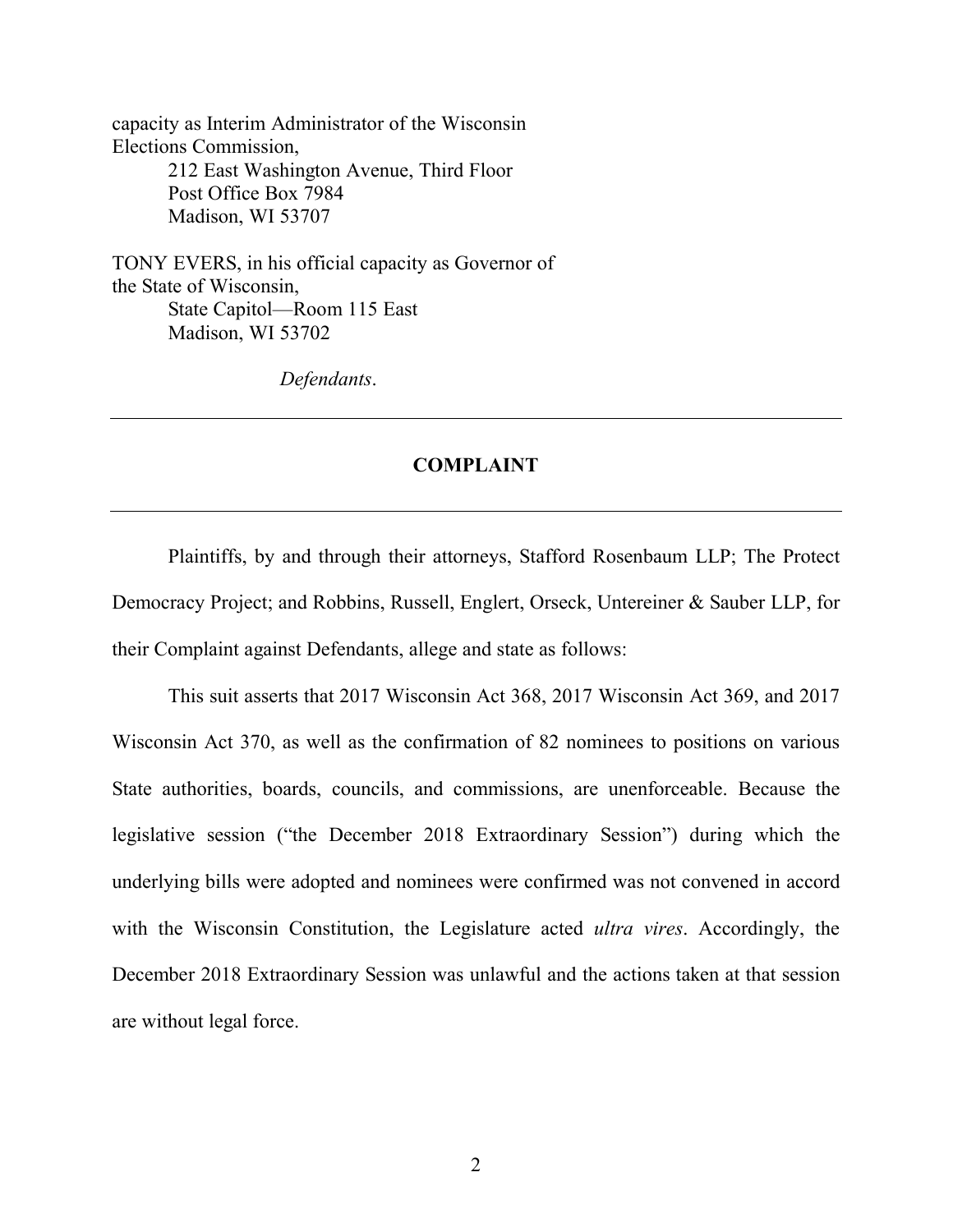### **INTRODUCTION**

Wisconsin courts are "charged at all times with the support of the Constitution." *State v. Hess*, 2010 WI 82, ¶39, 327 Wis. 2d 524, 785 N.W.2d 568 (quoting *Weeks v. United States*, 232 U.S. 383, 392 (1914)). That charge imposes upon the judiciary a "duty of ensuring the legislature does not exceed its constitutional powers." *Mayo v. Wisconsin Injured Patients & Families Comp. Fund*, 2018 WI 78, ¶69, 383 Wis. 2d 1, 914 N.W.2d 678 (R.G. Bradley, J., concurring). "[A]s the constitutional body vested with the power to say 'what the law is,' the judiciary evaluates a statute for its fidelity to the constitution, and 'an act of the legislature, repugnant to the constitution, is void.'" *Id.*, ¶84 (quoting *Marbury v. Madison*, 5 U.S. (1 Cranch) 137, 177 (1803)). It is the "court's duty to resolve disputes regarding the constitutional functions of different branches of state government . . . notwithstanding the fact that the case involves political considerations or that final judgment may have political consequences." *State ex rel. Wis. Senate v. Thompson*, 144 Wis. 2d 429, 436-37, 424 N.W.2d 385 (1988).

This case addresses fundamental limitations on the Legislature's authority under the Wisconsin Constitution. As one of three co-equal branches of Wisconsin government, the Legislature must always conduct legislative business within the constraints set forth in the Constitution. Here, the Legislature failed to do so. Shortly after a statewide election in which Wisconsin voters elected new candidates to replace incumbent-candidates for the statewide offices of Governor, Attorney General, and Treasurer, the Legislature, acting at the direction of the Assembly Committee on Assembly Organization and the Senate Committee on Senate Organization ("Organizing Committees"), convened the December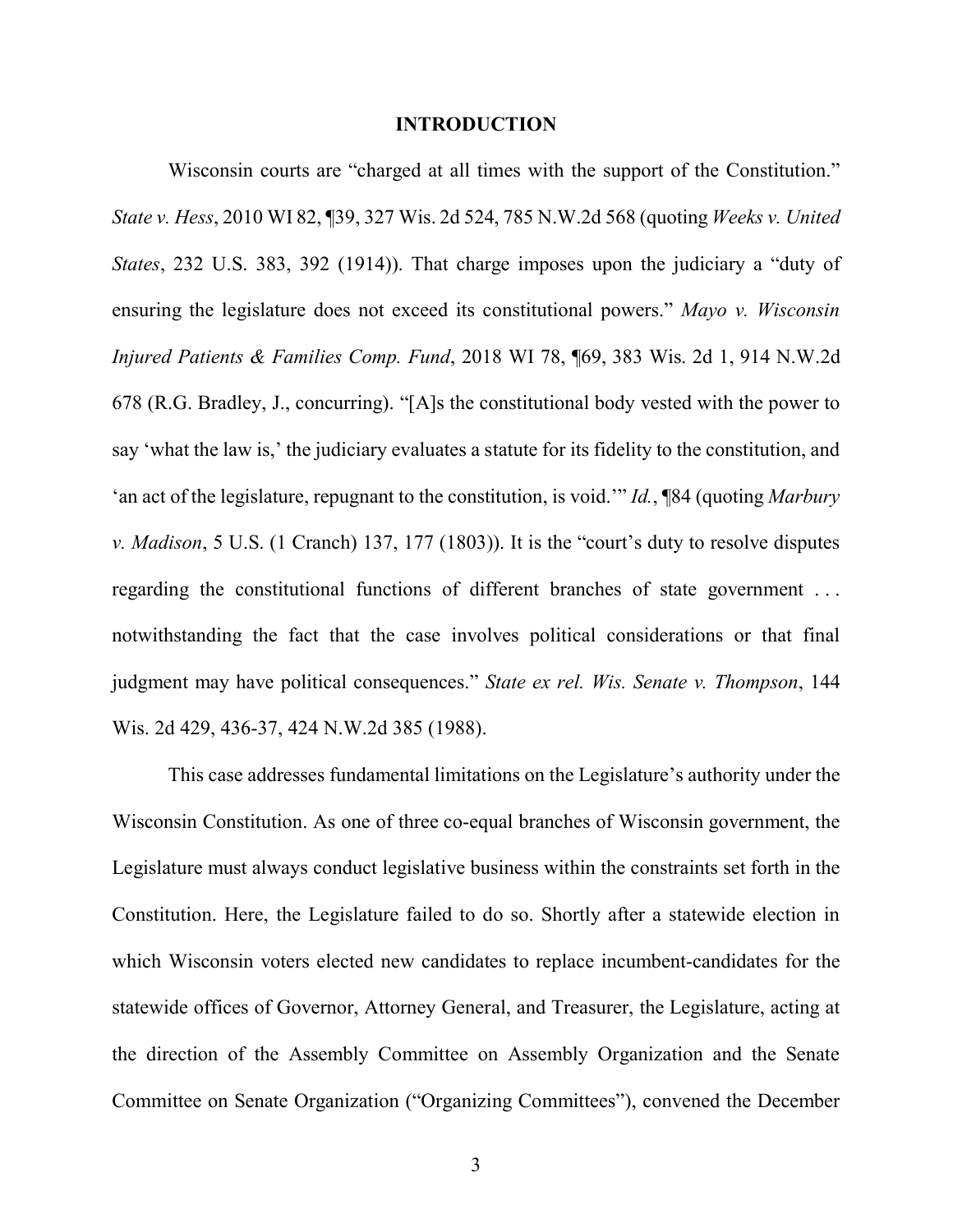2018 Extraordinary Session to consider proposals limiting the powers of the Governor- and Attorney General-elect.

The Legislature lacked legal authority to convene the December 2018 Extraordinary Session. Neither the Wisconsin Constitution nor any statute authorizes the Legislature, let alone a small subset of each chamber acting at the direction of its respective Organizing Committee, to convene itself in an "extraordinary session." Both Organizing Committees purported to act pursuant to Joint Rule 81(2)(a). But the Legislature's Joint Rules, adopted by a joint resolution of the Legislature, do not have the force of law. *State ex rel. Martin v. Zimmerman*, 233 Wis. 16, 288 N.W. 454, 456 (1939). This is a crucial distinction, because the Constitution authorizes the Legislature "to meet" in only two circumstances: "at such time as shall be provided by law" and when "convened by the governor in a special session." Art. IV, § 11. Because the December 2018 Extraordinary Session does not fall within either category, the Legislature exceeded its constitutional authority by convening the session. Thus, it follows that all legislative business conducted during the December 2018 Extraordinary Session is *ultra vires* and, therefore, unenforceable.

As set forth below, this Complaint seeks both a declaration that the laws and confirmations resulting from the December 2018 Extraordinary Session are unenforceable and an injunction preventing the application, implementation, or enforcement of any legislative action taken as part of the December 2018 Extraordinary Session.

### **PARTIES**

1. Plaintiff The League of Women Voters of Wisconsin ("LWVWI") is a nonpartisan, nonprofit, non-stock corporation organized under the laws of the State of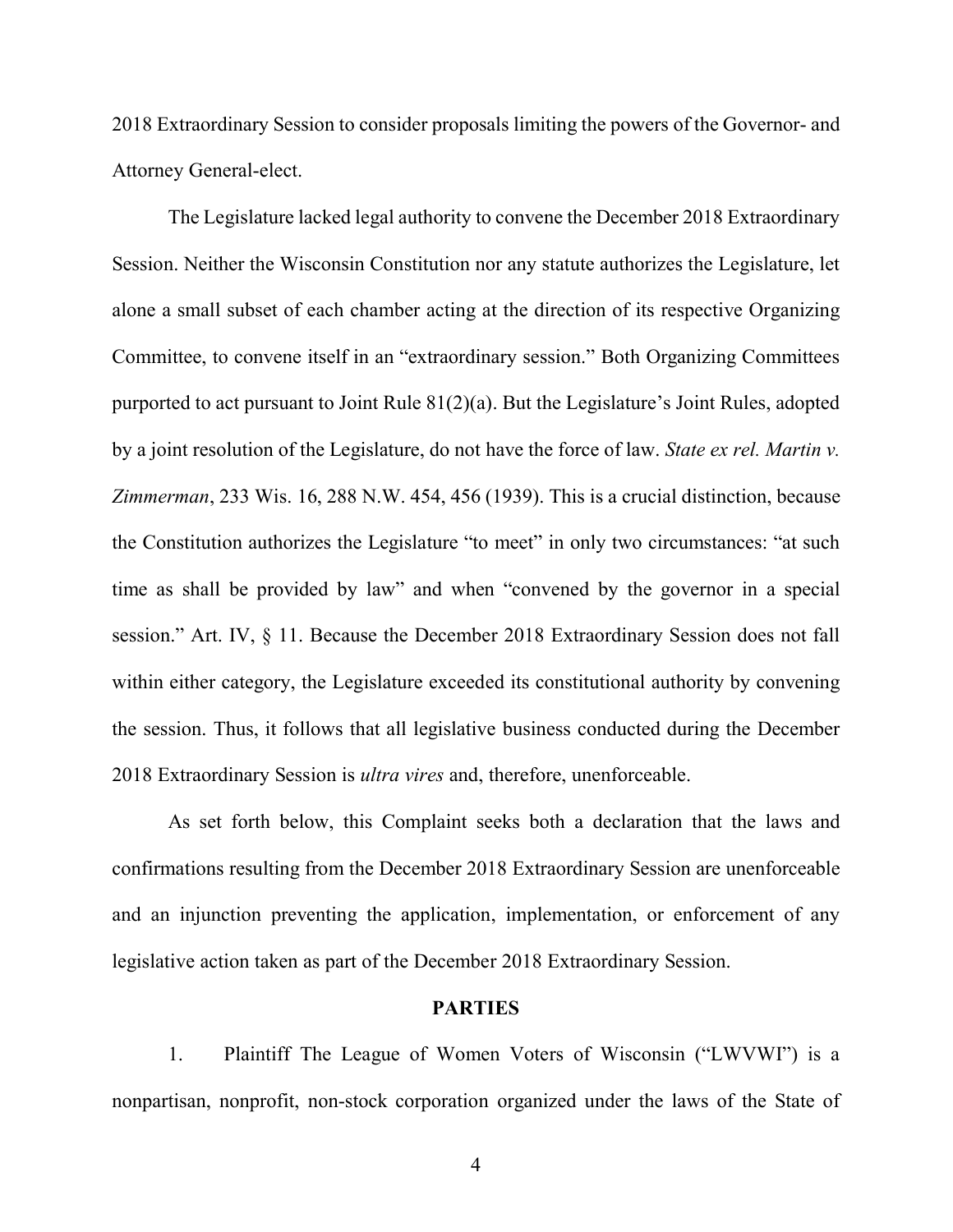Wisconsin with its principal office located at 612 West Main St., Suite 200, in the City of Madison, Dane County, Wisconsin. LWVWI works with and through 20 local Leagues around Wisconsin. LWVWI is part of The League of Women Voters of the United States, which has 700 state and local Leagues in all 50 states, the District of Columbia, Puerto Rico, the Virgin Islands, and Hong Kong. LWVWI works to expand informed, active participation in state and local government, giving a voice to all Wisconsinites.

2. Plaintiff Disability Rights Wisconsin ("DRW") is a statewide nonpartisan, nonprofit, non-stock corporation organized under the laws of the State of Wisconsin. DRW maintains offices across the state of Wisconsin, including in Madison, Menasha, Milwaukee, and Rice Lake, with its principal office located at 131 West Wilson Street, Suite 700, in the City of Madison, Dane County, Wisconsin. DRW's mission is to address the issues facing, and to ensure the rights of, all people with disabilities in the State of Wisconsin. DRW is regularly involved in policy and legal advocacy related to identified priority civil rights issues for people with disabilities, including concerns around community integration, inclusion, dignity, equal rights, and access to public health services and benefits. DRW has a multi-member board of directors and mental health advisory council, including among their members persons with disabilities, who have significant input into DRW's goals and objectives. DRW is a member of the National Disability Rights Network and is designated by the Governor of the State of Wisconsin to act as the congressionally mandated protection and advocacy system for Wisconsin citizens with disabilities, pursuant to Wis. Stat. § 51.62, 29 U.S.C. § 794e, 42 U.S.C. §§ 15041, *et. seq.*, and 42 U.S.C. §§ 10801, *et. seq.* Pursuant to these laws, DRW has a state and federal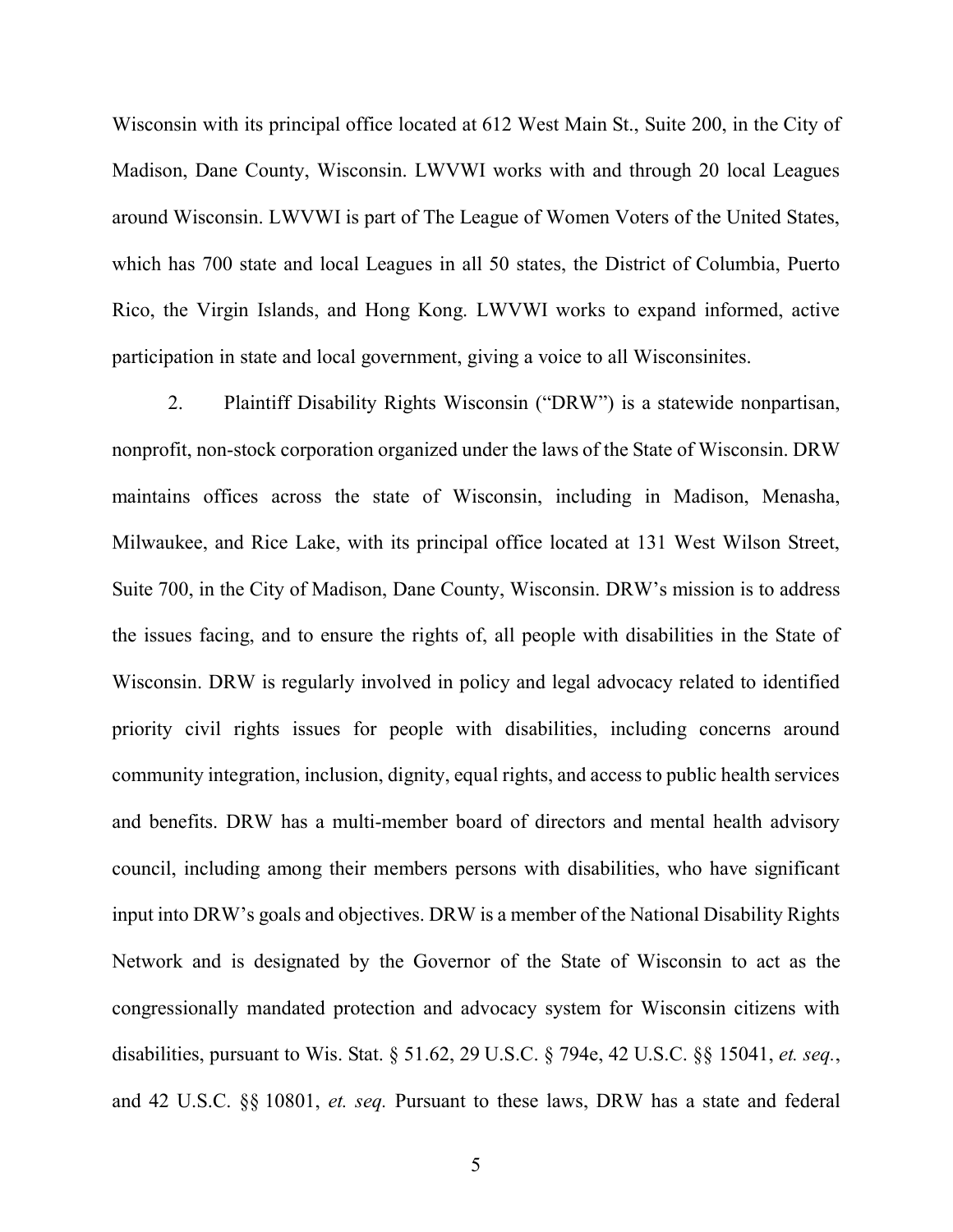mandate to protect and advocate for the rights of persons with disabilities in Wisconsin, including persons with developmental disabilities, mental illness, traumatic brain injury, and other persons with disabilities through the pursuit of administrative, legal, and other appropriate remedies. As Wisconsin's protection and advocacy system, DRW oversees self-advocacy training and other programs and services to assist persons with disabilities in accessing vocational rehabilitation training and employment services; securing or regaining gainful employment; securing election access, including registering to vote, casting a vote, and accessing polling places; investigating allegations made by persons with disabilities who have been subject to abuse or neglect; and, as appropriate, pursuing legal remedies—including in this case—on behalf of DRW's constituents.

3. Plaintiff Black Leaders Organizing for Communities ("BLOC") is a project of Center for Popular Democracy and CPD Action. BLOC maintains its principal office at 3427 W. St. Paul Avenue, in the City of Milwaukee, Milwaukee County, Wisconsin. BLOC mobilizes Black Wisconsinites to participate at all levels of government and encourages communities of color to fulfill their potential for electoral impact in Milwaukee. As part of its work, BLOC educates the Black community in Milwaukee about voter eligibility rules, voter ID requirements, the importance of voting, and the opportunity for early voting.

4. Plaintiff Guillermo Aceves is a natural person residing at 409 Burr Street, in the Village of Clinton, Rock County, Wisconsin. Mr. Aceves works as a heavy equipment operator. He is employed by Arbor Green, Inc., a contractor that engages in heavy and highway construction projects let and overseen by the Wisconsin Department of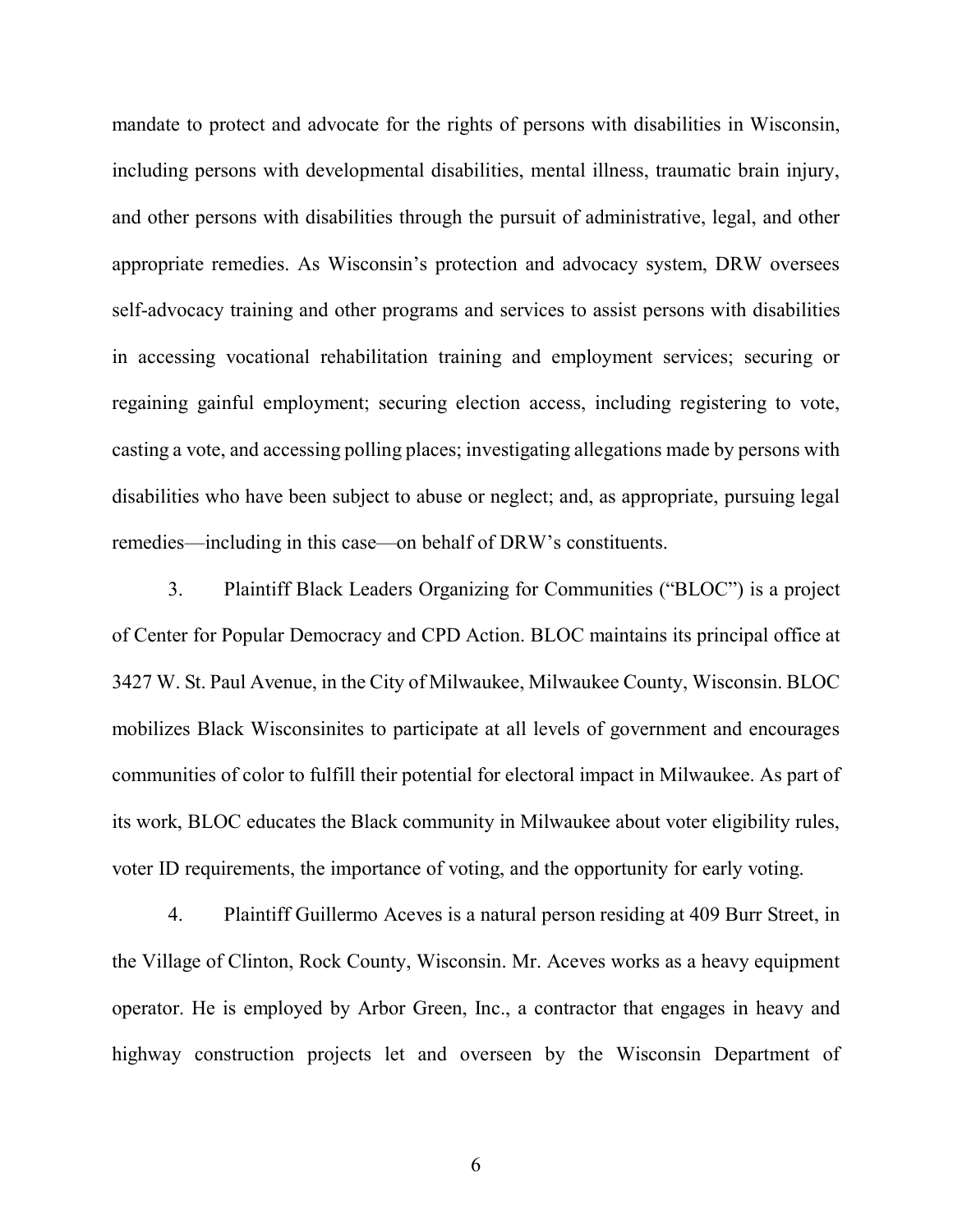Transportation. Mr. Aceves is an active member of the International Union of Operating Engineers Local 139. Mr. Aceves is a Wisconsin taxpayer.

5. Plaintiff Michael J. Cain is a natural person residing at 5010 Bayfield Terrace, in the City of Madison, Dane County, Wisconsin. Until his retirement, Mr. Cain spent his career—more than 34 years—serving as an attorney for the Wisconsin Department of Natural Resources ("DNR"). During his career, Mr. Cain served under seven Governors and seven Secretaries of DNR, from varying political parties and with varying policy priorities. Mr. Cain maintains a strong interest in conserving Wisconsin's natural resources and in promoting efficient, effective governance in Wisconsin. Mr. Cain is a Wisconsin taxpayer.

6. Plaintiff John S. Greene is a natural person residing at 1926 Keyes Avenue, in the City of Madison, Dane County, Wisconsin. Mr. Greene spent the vast majority of his career—more than 25 years—serving as an attorney for the State of Wisconsin at the Wisconsin Department of Justice. During his career, Mr. Greene served under four Governors and five Attorneys General, from varying political parties and with varying policy positions. Mr. Greene's work included extensive practice in the areas of environmental law, consumer protection, and criminal appeals. Mr. Greene maintains a strong interest in environmental, justice, and governance issues in Wisconsin. Mr. Greene is a Wisconsin taxpayer.

7. Defendant Dean Knudson is Chair of the Wisconsin Elections Commission. He is sued in his official capacity.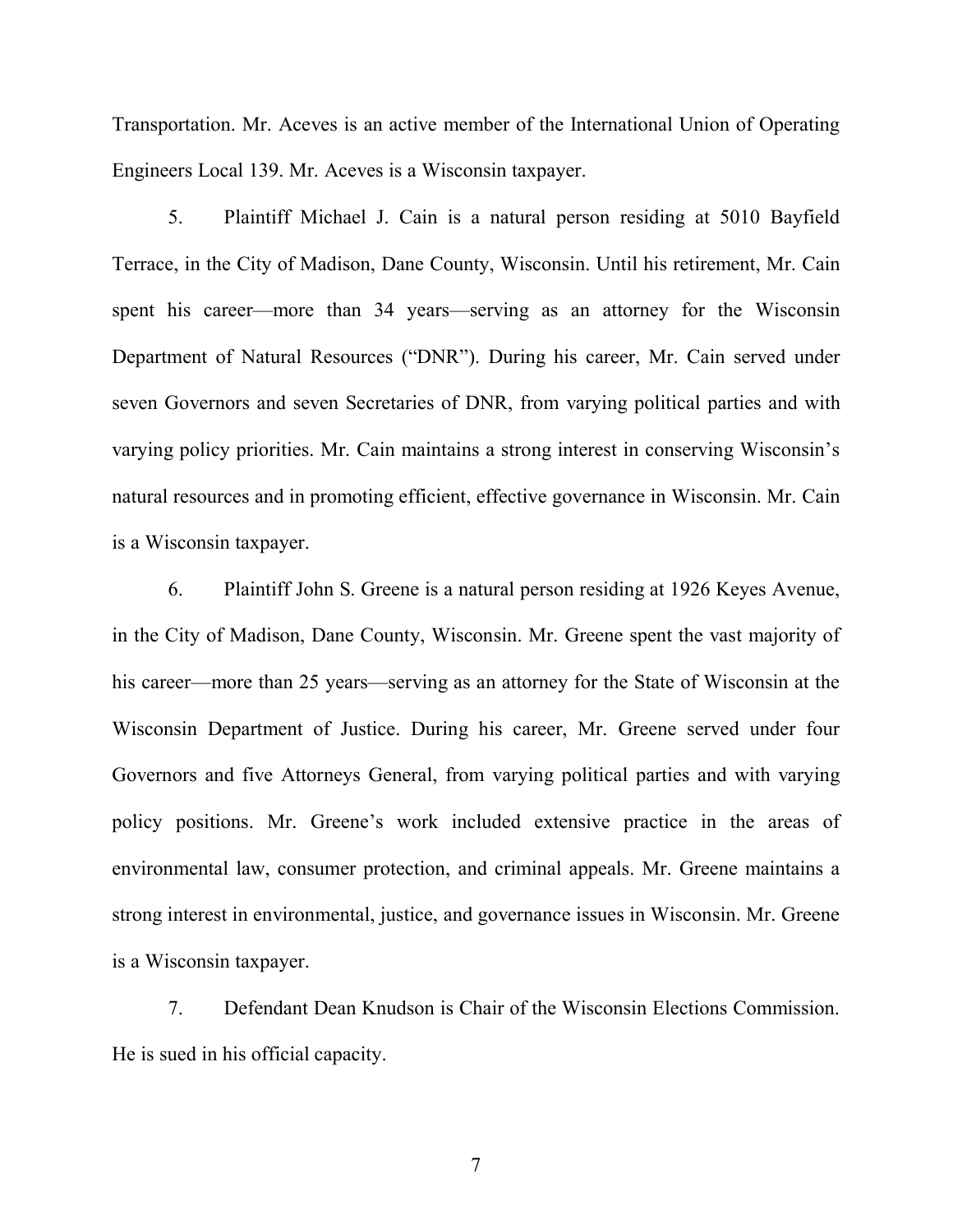8. Defendant Jodi Jensen is Vice Chair of the Wisconsin Elections Commission. She is sued in her official capacity.

9. Defendant Julie M. Glancey is Secretary of the Wisconsin Elections Commission. She is sued in her official capacity.

10. Defendants Beverly Gill, Ann S. Jacobs, and Mark L. Thomsen are Commissioners of the Wisconsin Elections Commission. They are sued in their official capacities.

11. Defendant Meagan Wolfe is Interim Administrator of the Wisconsin Elections Commission. She is sued in her official capacity.

12. Defendant Tony Evers is Governor of the State of Wisconsin. He is sued in his official capacity. Many of the actions relevant to this action were taken by his predecessor, Scott R. Walker, in his official capacity as Governor of the State of Wisconsin.

### **JURISDICTION AND VENUE**

13. This Court has jurisdiction over the subject matter of this dispute pursuant to Article VII, Section 8 of the Wisconsin Constitution and Wis. Stat. § 753.03, which provide for subject matter jurisdiction over all civil matters within this state.

14. Defendants, as state officers, are subject to this Court's jurisdiction. *See Lister v. Bd. of Regents of Univ. Wis. Sys.*, 72 Wis. 2d 282, 303, 240 N.W.2d 610 (1976).

15. Venue is proper in Dane County because it is the county where the claims arose. Wis. Stat. § 801.50(2)(a).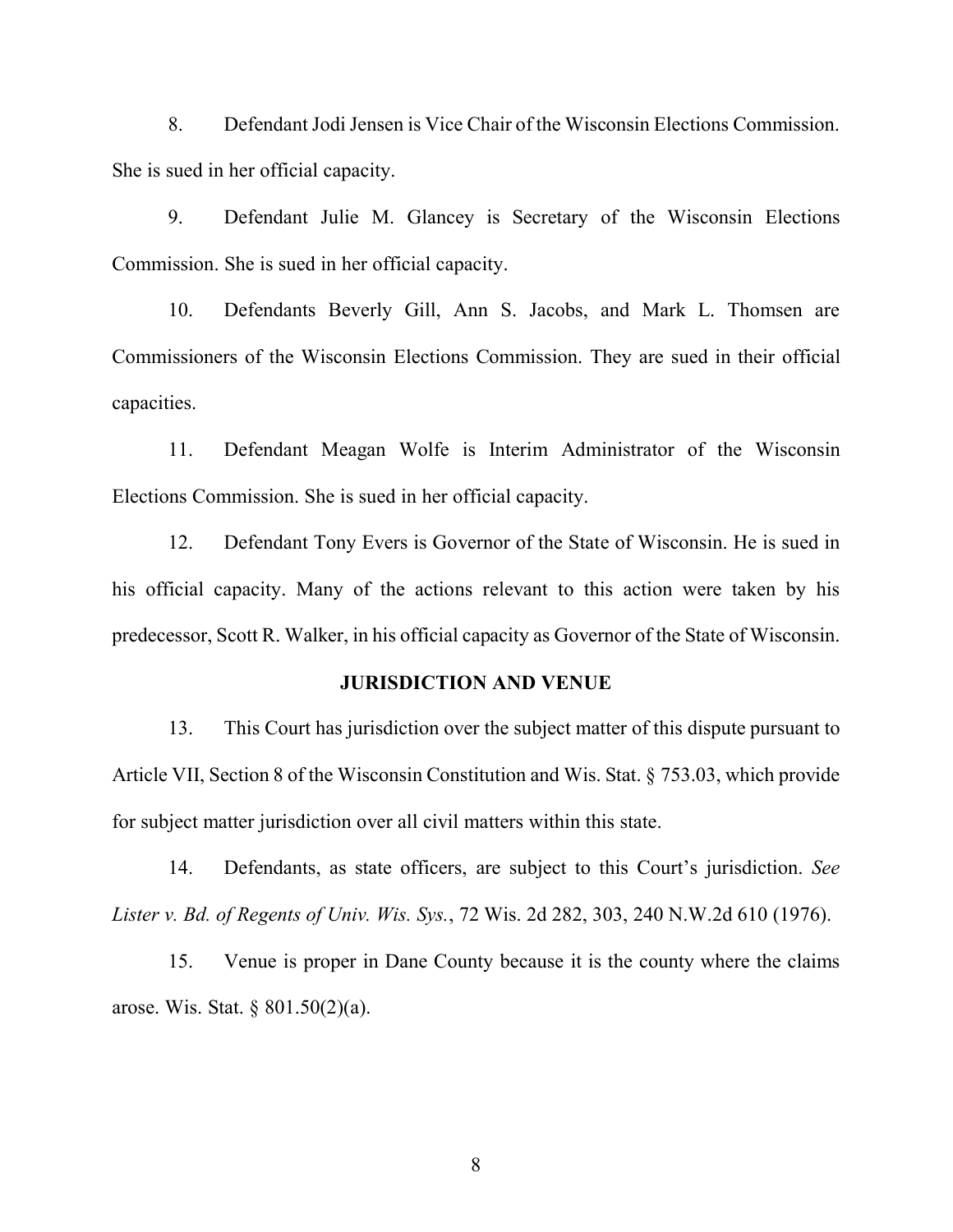#### **RELEVANT LEGAL AUTHORITY**

16. Article IV, Section 11 of the Wisconsin Constitution provides that the Legislature may meet to conduct business in only two circumstances: "at such time as shall be provided by law" and when "convened by the governor in a special session."

17. Article IV, Section 17, subsection (1) of the Wisconsin Constitution establishes that "[n]o law shall be enacted except by bill."

18. Under this definition, the only meetings of the Legislature that have been enacted by bill, and are thus "provided by law," are those set forth in Wis. Stat. § 13.02, which sets forth the methods by which the Legislature may convene "regular sessions" to conduct legislative business.

19. "Special sessions," by contrast, are those meetings of the Legislature convened by the Governor under authority expressly conferred in Article IV, Section 11 and Article V, Section 4 of the Wisconsin Constitution.

20. Neither the Wisconsin Constitution nor any other law grants authority to the Legislature to convene and conduct legislative business in an "extraordinary session."

21. The only purported authority for the Legislature to convene an "extraordinary session" to conduct legislative business appears in Joint Rule 81(2)(a).

22. Joint Rule  $81(2)(a)$ , however, was adopted by a joint resolution of the Legislature, not "by bill," and, therefore, is not "provided by law."

23. The distinction between a joint resolution and a bill is a long-standing one, and joint resolutions do not have the force of law. *See, e.g.*, *Zimmerman*, 288 N.W.2d at 456.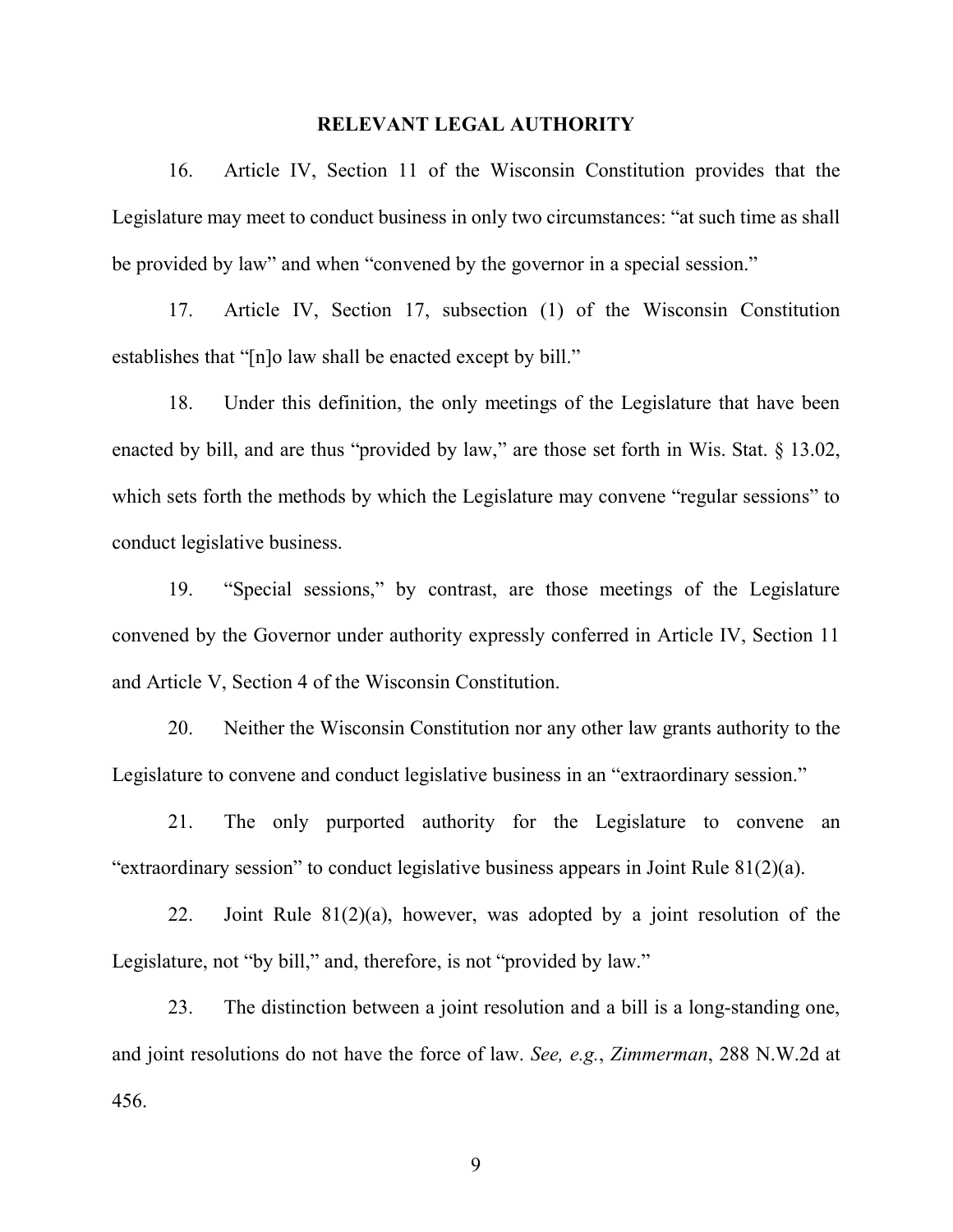24. Furthermore, Article IV, Section 7 of the Wisconsin Constitution provides that "a majority of each [house] shall constitute a quorum to do business, but a smaller number may adjourn from day to day."

25. The Organizing Committees that directed the Legislature to convene the December 2018 Extraordinary Session do not constitute a quorum of the Legislature.

## **THE DECEMBER 2018 EXTRAORDINARY SESSION**

#### *Preparations*

26. On Friday, November 30, 2018, the Assembly Committee on Assembly Organization voted to convene the December 2018 Extraordinary Session at 10:00 a.m. on December 3, 2018.

27. On Friday, November 30, 2018, the Senate Committee on Senate Organization voted to convene the December 2018 Extraordinary Session at 10:00 a.m. on December 3, 2018.

28. Late in the afternoon on Friday, November 30, 2018, the Assembly Committee on Assembly Organization introduced five bills for consideration during the December 2018 Extraordinary Session and referred them to the Joint Committee on Finance. The bills were numbered Assembly Bill ("AB") 1069, AB 1070, AB 1071, AB 1072, and AB 1073.

29. Also late in the afternoon on Friday, November 30, 2018, the co-chairs of the Joint Committee on Finance noticed both a public hearing on and an executive session for consideration of AB 1069, AB 1070, AB 1071, AB 1072, and AB 1073, as well as their Senate companion bills, to be held on Monday, December 3, 2018.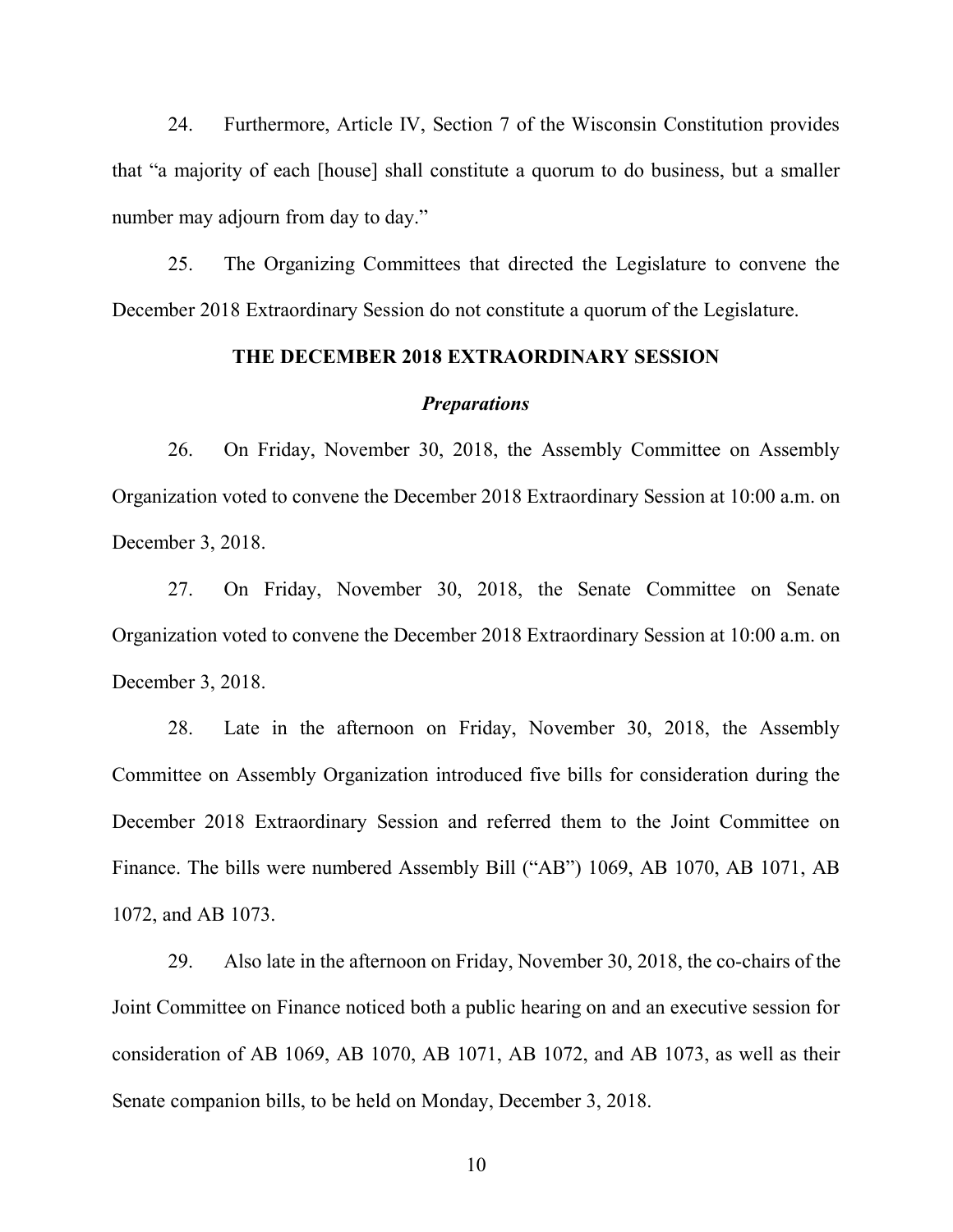#### *The First Day*

30. On Monday, December 3, 2018, at 11:57 a.m., the Senate was called to order for the December 2018 Extraordinary Session. At 11:58 a.m., the Senate, by unanimous consent, adjourned its floor proceedings for the December 2018 Extraordinary Session to the following day.

31. On Monday, December 3, 2018, at 12:37 p.m., the Assembly was called to order for the December 2018 Extraordinary Session. At 12:38 p.m., the Assembly adjourned its floor proceedings for the December 2018 Extraordinary Session of the Assembly to the following day.

32. Also on Monday, December 3, 2018, the Legislature's Joint Committee on Finance held a public hearing on the five Assembly bills introduced on November 30. The Joint Committee on Finance also introduced Senate companion bills to the Assembly bills pending before the Committee. The Senate companion bills were numbered Senate Bill ("SB") 883, SB 884, SB 885, SB 886, and SB 887, and corresponded to AB 1069, AB 1070, AB 1071, AB 1072, and AB 1073, respectively.

33. At the conclusion of the Joint Committee on Finance's public hearing—after approximately 12 hours of public testimony—the Committee went into executive session. During that executive session, in the early morning hours of Tuesday, December 4, 2018, on a 12-4 party-line vote, the Joint Committee on Finance recommended passage of three Assembly bills and their Senate companions: AB 1069/SB 883, AB 1070/SB 884, AB 1072/SB 886.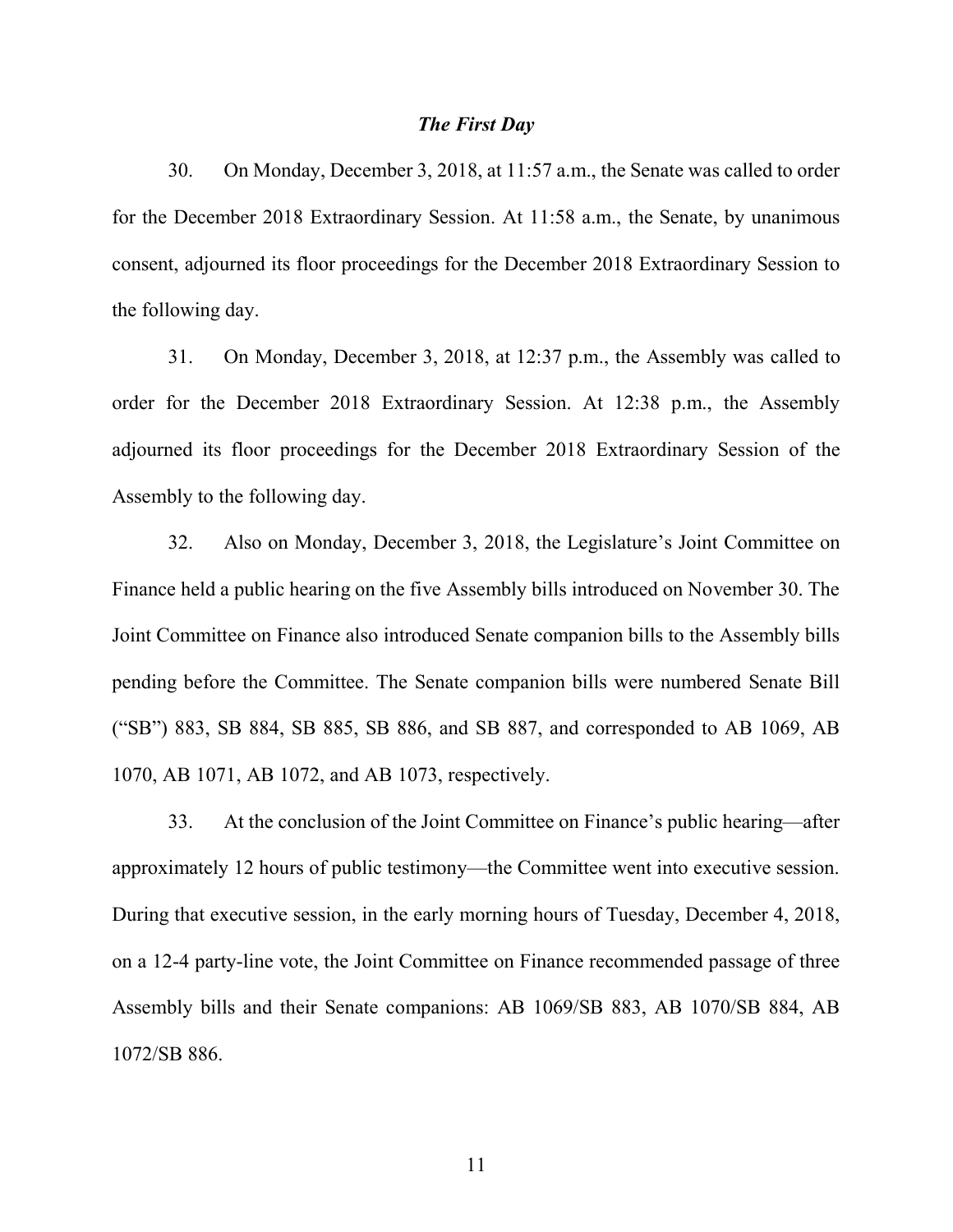### *The Second Day*

34. On Tuesday, December 4, 2018, the Assembly and the Senate reconvened in the December 2018 Extraordinary Session to consider the bills recommended by the Joint Committee on Finance.

35. The Senate adopted, on a party-line vote of 18-15, Senate Amendment 1 to SB 883. After a total of approximately 8 minutes of floor debate, the Senate passed SB 883, as amended, by a party-line vote of 18-15 at approximately 5:30 p.m. The Senate immediately messaged SB 883, as amended, to the Assembly and recessed into closed party caucuses.

36. The Senate reconvened at approximately 9:36 p.m. on Tuesday, December 4, 2018. The Senate tabled Senate Substitute Amendment 1, which would have replaced the full text of SB 886, and recessed back into closed party caucuses. At approximately 10:15 pm, the Senate reconvened and adopted, on a party-line vote of 18-15, Senate Substitute Amendment 2, which replaced the full text of SB 886. After a total of approximately 30 minutes of floor debate, the Senate adopted SB 886, as amended, by a party-line vote of 18-15 at approximately 10:45 p.m. The Senate immediately messaged SB 886, as amended, to the Assembly and recessed into closed party caucuses.

37. On Wednesday, December 5, 2018 shortly after midnight, the Assembly concurred in SB 886, as adopted by Senate, after a total of approximately 73 minutes of floor debate. The vote, which fell largely along party lines, was 62-35.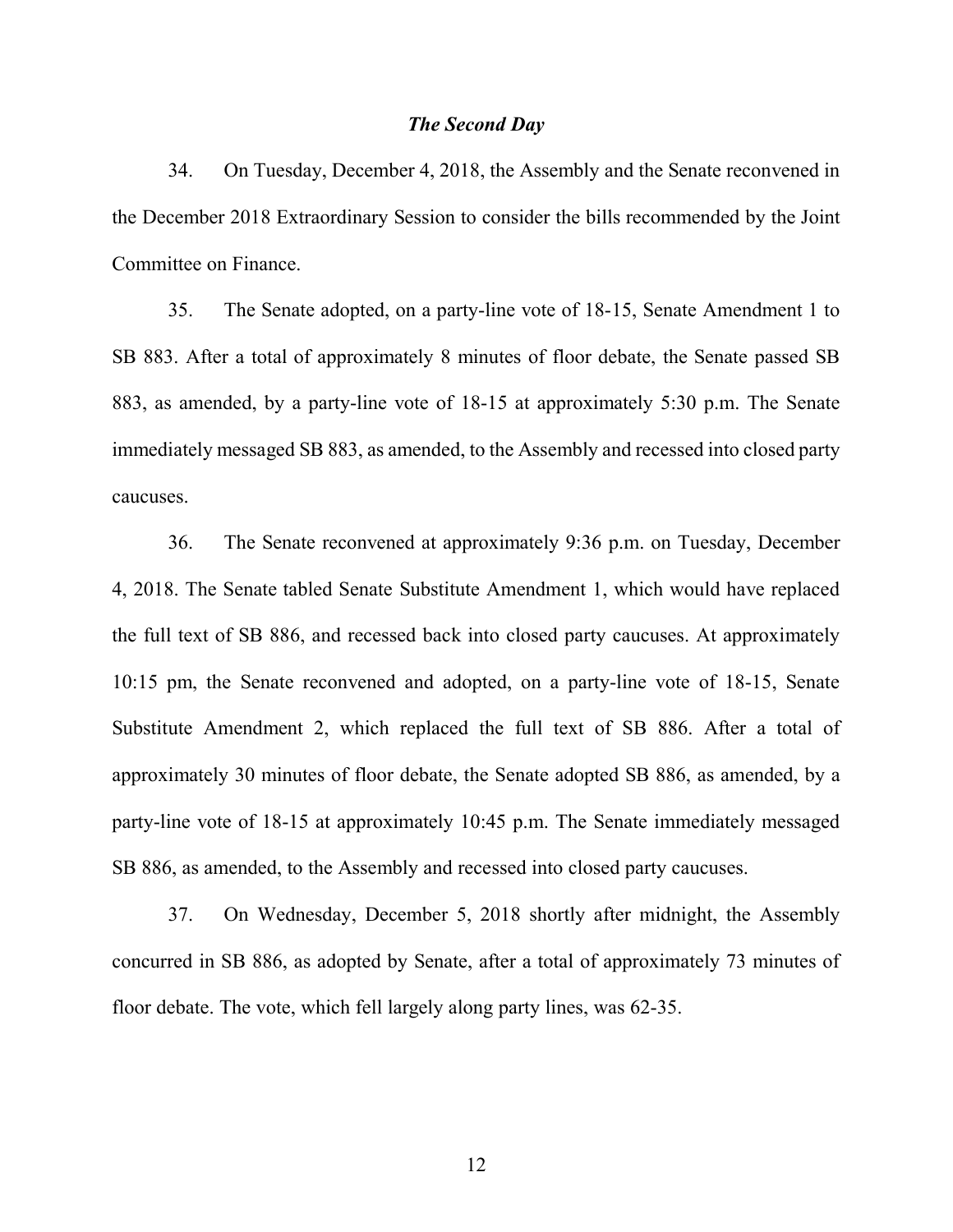38. On Wednesday, December 5, 2018 at approximately 4:30 a.m., the Assembly concurred in SB 883, as adopted by the Senate, after a total of approximately 17 minutes of floor debate. The vote, which fell largely along party lines, was 57-27.

39. The Senate reconvened at approximately 5:48 a.m. on Wednesday, December 5, 2018. The Senate adopted, on a party-line vote of 18-15, Senate Substitute Amendment 1, which replaced the full text of SB 884. After a total of approximately 14 minutes of floor debate, the Senate passed SB 884, as amended, by a largely party-line vote of 17-16 at approximately 6:02 a.m. The Senate immediately messaged SB 884, as amended, to the Assembly.

40. On Wednesday, December 5, 2018 at approximately 8:20 a.m., the Assembly concurred in SB 884, as adopted by the Senate, after a total of approximately 120 minutes of floor debate. The vote, which fell largely along party lines, was 62-33.

#### *Additional Proceedings*

41. Also during the December 2018 Extraordinary Session, on the afternoon of December 4, 2018, the Senate confirmed *en masse* 82 gubernatorial nominees to various State authorities, boards, councils, and commissions. The party-line vote to confirm the gubernatorial nominees *en masse* was 18-15.

42. These nominations came up for Senate consideration at the December 2018 Extraordinary Session in two ways. First, on Monday, December 3, 2018, the Senate President withdrew the nominations of individuals to serve on various State authorities, boards, councils, and commissions that had not been acted upon in various Senate committees during the regular session and referred them to the Senate Committee on Senate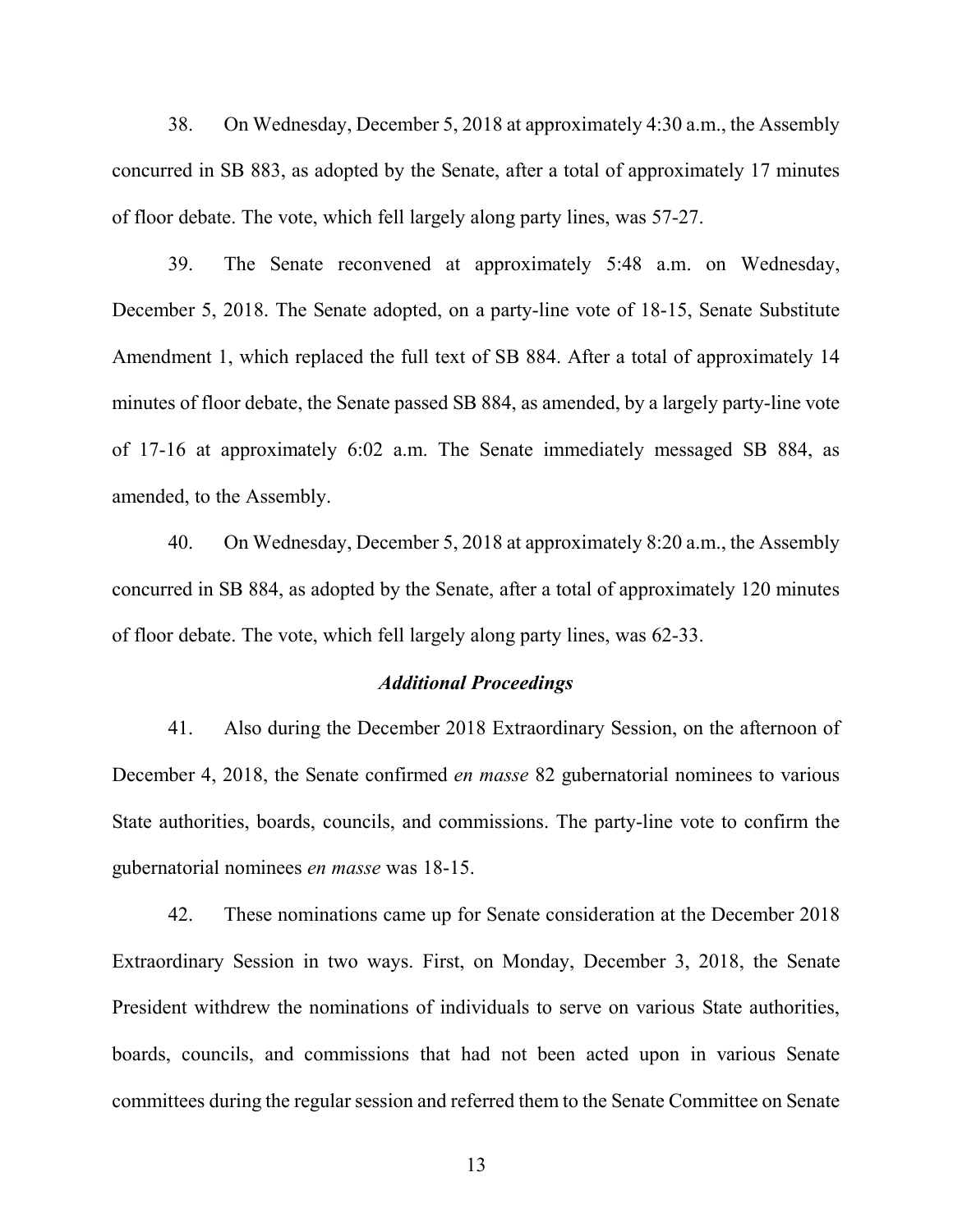Organization. Second, that same day, then-Governor Walker released a significant number of nominees, none of whom had previously been publicly announced, to serve on various State authorities, boards, councils, and commissions; these new nominations were also referred to the Senate Committee on Senate Organization. The Senate Committee on Senate Organization, acting later on Monday, December 3, 2018, on a party-line 3-2 vote, placed all 82 nominations on the Senate calendar for a floor vote as part of the December 2018 Extraordinary Session the following day.

43. Two of the bill drafts initially proposed on November 30, 2018—AB 1071/SB 885 and AB 1073/SB 887—were not brought to the floor of either chamber for debate or a vote during the December 2018 Extraordinary Session. An additional bill passed by the Assembly during the December 2018 Extraordinary Session was not concurred in by the Senate.

#### *Adjournment*

44. On Wednesday, December 5, 2018 at 7:43 a.m., the Senate adjourned the December 2018 Extraordinary Session.

45. On Wednesday, December 5, 2018 at 8:22 a.m., the Assembly adjourned the December 2018 Extraordinary Session

## *Gubernatorial Approval*

46. On Thursday, December 13, 2018, then-Governor Walker called for SB 883, SB 884, and SB 886.

47. The following day, early in the afternoon, then-Governor Walker signed all three bills in a public signing ceremony.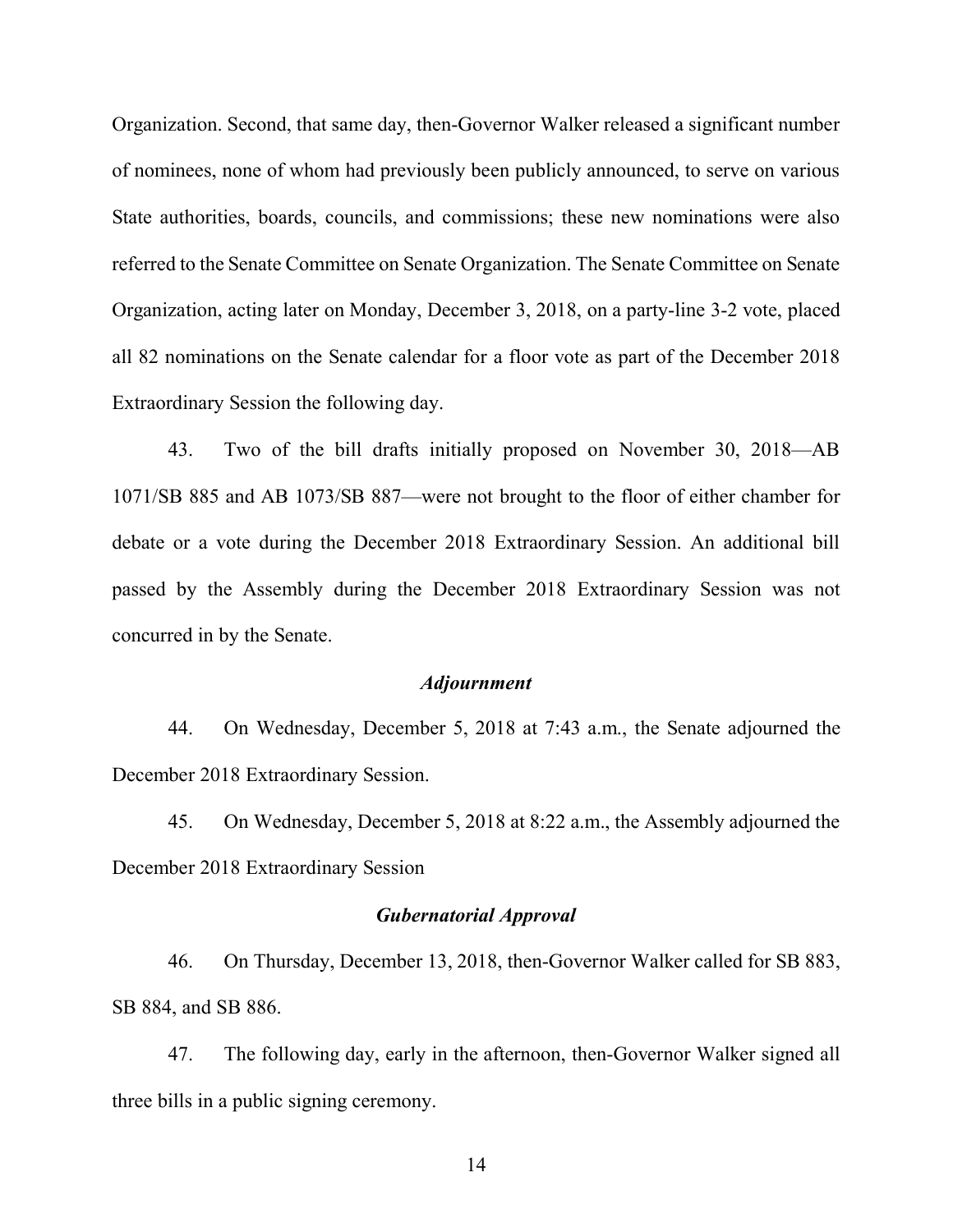48. The bills were published on December 15, 2018, as 2017 Wisconsin Act 368, 2017 Wisconsin Act 369, and 2017 Wisconsin Act 370, respectively.

49. On information and belief, subsequent to the *en masse* confirmation vote on Tuesday, December 4, 2018, as part of the December 2018 Extraordinary Session, then-Governor Walker issued commissions to the nominees who had been confirmed to serve on various State authorities, boards, councils, and commissions.

## **HARMS TO PLAINTIFFS**

50. Plaintiffs either have suffered or anticipate suffering irreparable harm, much of it immediate, as a result of actions taken by the Legislature as part of the December 2018 Extraordinary Session.

51. LWVWI, BLOC, and DRW are harmed by Section 1K of 2017 Wisconsin Act 369, which "changes the time during which in-person absentee voting is permitted." Wisconsin Legislative Council, *Amendment Memo: Senate Bill 884, Senate Substitute Amendment 1* at 3, https://docs.legis.wisconsin.gov/2017/related/lcamendmemo/sb884.pdf (Dec. 11, 2018). Under Section 1K, "in-person absentee voting may occur from 14 days preceding the election to the Sunday preceding the election, but cannot occur on a legal holiday." *Id.* These restrictions on early voting limit the opportunities for voter participation in Wisconsin elections, thereby harming Wisconsin voters who would otherwise have broader opportunities to participate in elections and impairing LWVWI, BLOC, and DRW in fulfilling their charge of expanding or making voter participation in elections more accessible. Section 1K will necessitate that BLOC divert scarce resources from other activities central to its mission to instead educate canvassers and voters on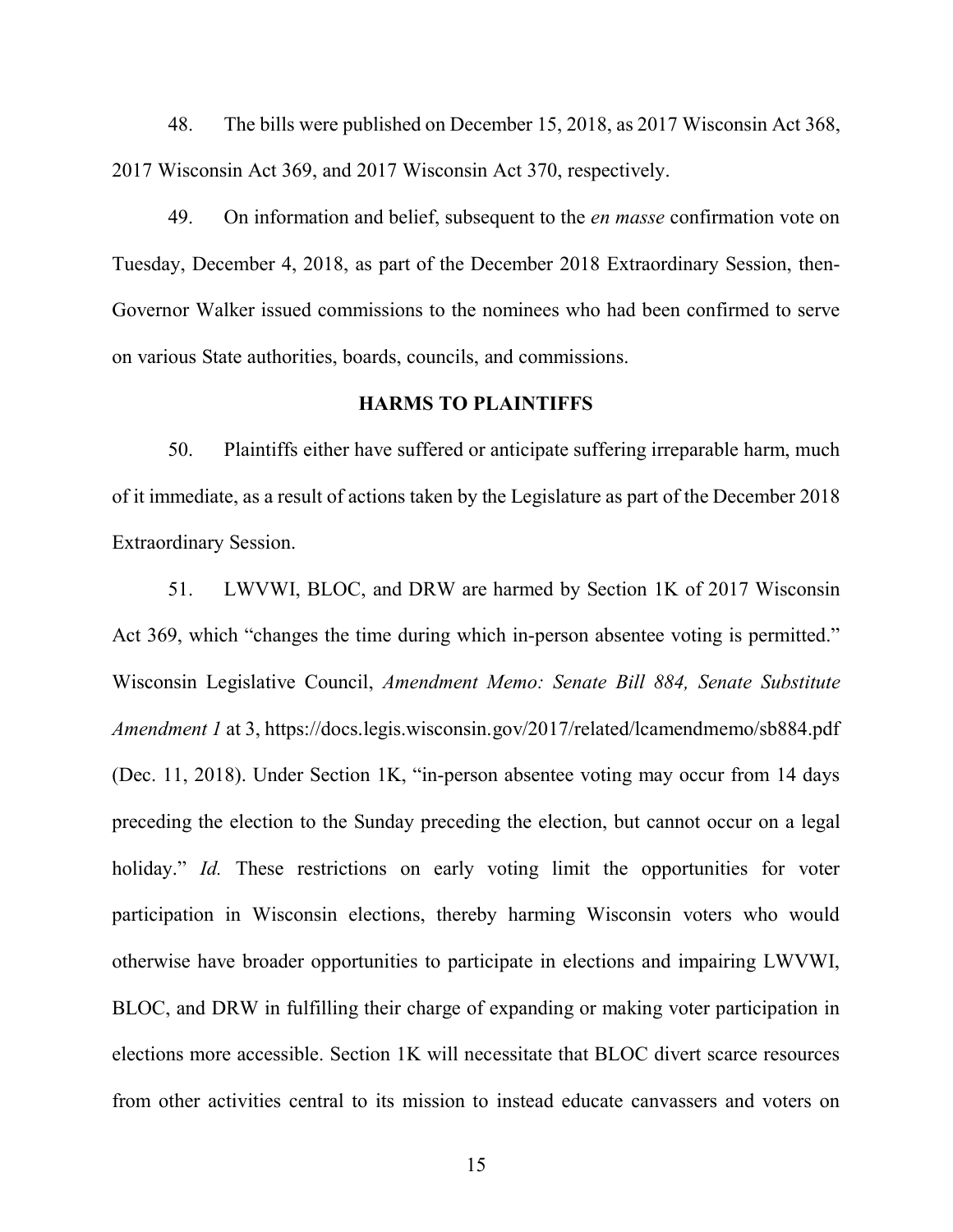changes to the law governing early voting in Milwaukee. In addition, Section 1K will limit the opportunities for electoral participation for people with disabilities, thereby impairing DRW's ability to fulfill its federal mandate of securing election access for Wisconsinites with disabilities, including by ensuring they can register to vote, access polling places, and cast a vote. These restrictions will further require DRW to divert its resources away from its proactive efforts to assist people with disabilities and instead devote more of its limited time and financial resources to ensuring constituents can exercise their franchise rights.

52. LWVWI and BLOC are further harmed by Sections 91-95 of 2017 Wisconsin Act 369, which codify "the DOT petition process contained in DOT administrative rules permitting an individual who does not possess otherwise required documentation to obtain a state identification card for voting by providing secondary documentation or through other verification." *Id.* at 2. This codification perpetuates a defective system and prevents eligible voters from participating in Wisconsin elections, thereby impairing LWVWI and BLOC in fulfilling their missions of expanding voter participation and diverting their resources from expanding voter participation to assisting individuals in navigating the defective petition process to obtain temporary IDs that will allow them to exercise their franchise rights.

53. LWVWI and BLOC are further harmed by all three laws adopted during the December 2018 Extraordinary Session—and indeed by the December 2018 Extraordinary Session itself—in that the Legislature convened to conduct business unconstitutionally, which undermines public confidence in the Wisconsin government and thereby impairs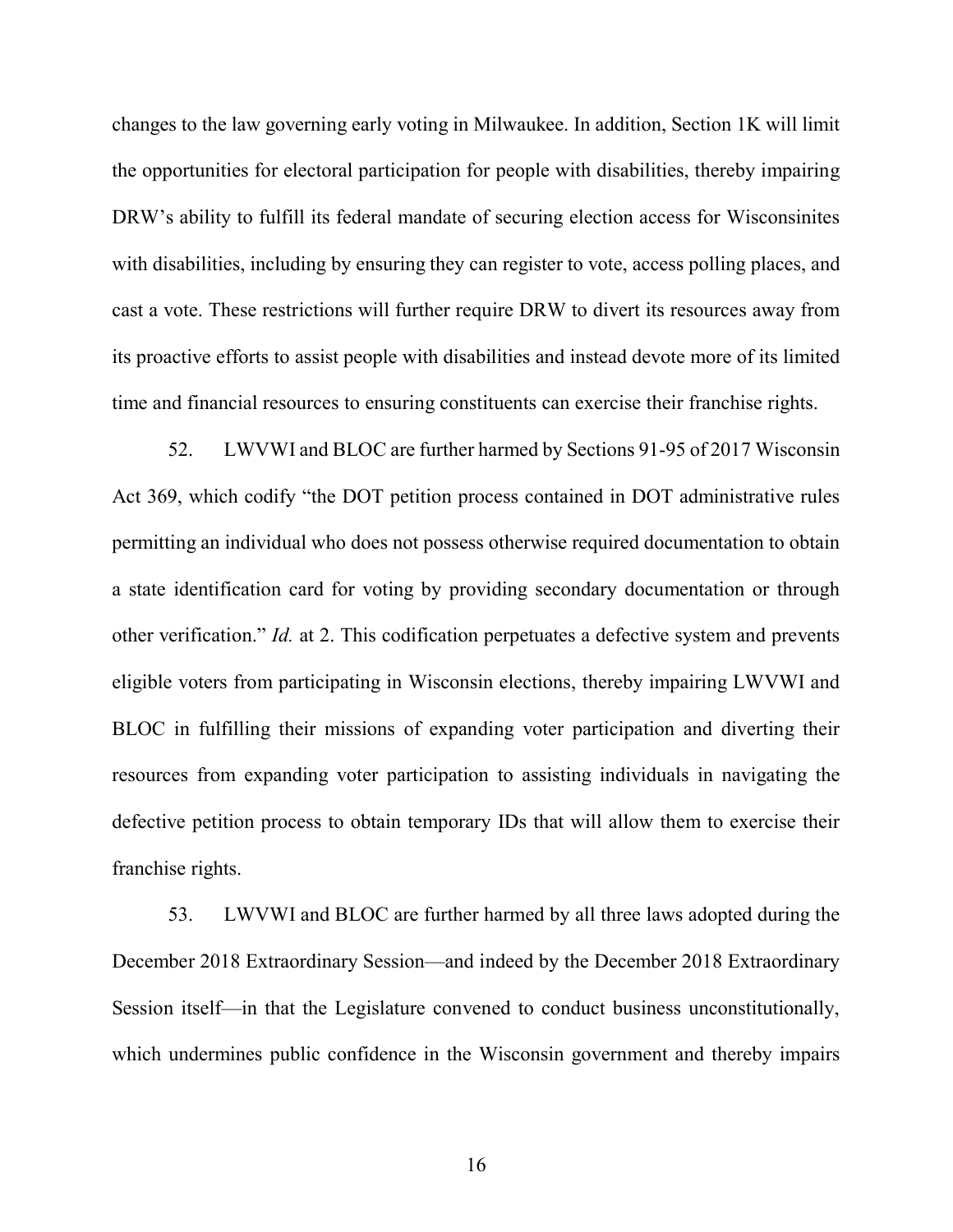LWVWI and BLOC's missions to promote transparent governance and inspire Wisconsinites to become more involved in State government.

54. DRW and its constituents are harmed by Section 10 of 2017 Wisconsin Act 370, which requires an express legislative mandate before the Wisconsin Department of Health Services may "submit[] a request to a federal agency for a waiver or a renewal, modification, withdrawal, suspension, or termination of a waiver of federal law or rules, or for authorization to implement a pilot program or demonstration project." Legislative Fiscal Bureau, *December 2018 Extraordinary Session Bills as Passed by the Legislature* at 29-30, http://docs.legis.wisconsin.gov/misc/lfb/bill\_summaries/2017\_19/0002\_december 2018 extraordinary session bills as passed by the Legislature 12 6 18.pdf (Dec. 6, 2018). By curtailing the Wisconsin Department of Health Services' authority to efficiently and effectively advance such waiver programs, Section 10 frustrates DRW's ability to informally and effectively work in collaboration with the State executive agency that most directly affects the lives of people with disabilities in Wisconsin, interferes with DRW's ability to fulfill its statutory mandate as Wisconsin's protection and advocacy system to pursue administrative remedies that protect the rights of people with disabilities, and forces DRW to divert resources from its proactive efforts to assist people with disabilities and instead devote more of its limited time and financial resources to advocating for and advancing terms of Medicaid waiver programs in a manner beneficial to its constituency.

55. DRW and its constituents are also harmed by the codification, in 2017 Wisconsin Act 370, of a Medicaid waiver program approved by the federal Centers for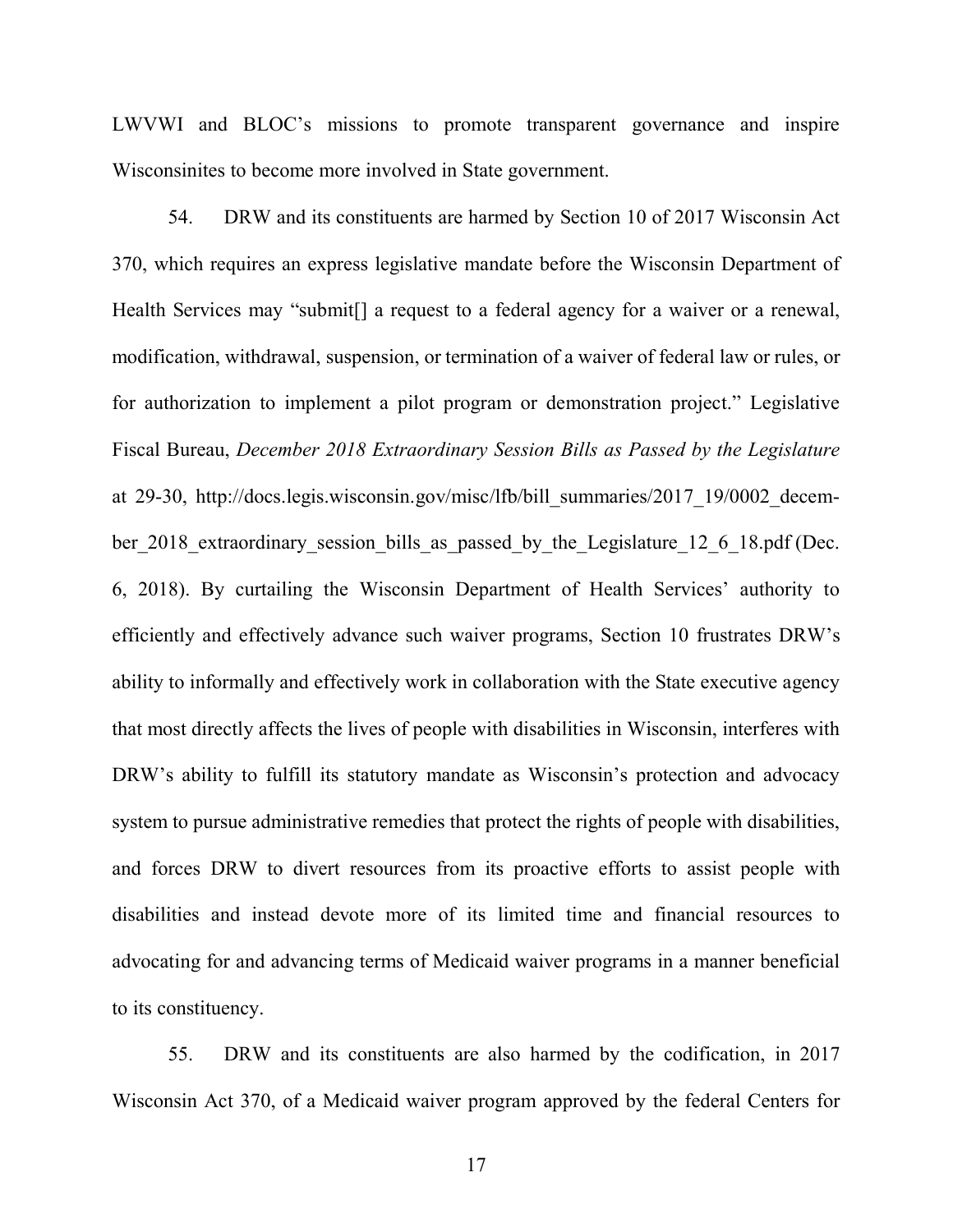Medicare and Medicaid Services on October 31, 2018, but not yet implemented. *See id.* at 38-39. Cementing the terms of a waiver in statute impedes DRW from pursuing and achieving informal, cost-effective administrative modifications benefiting persons with disabilities and frustrates DRW's efforts to fulfill its statutory mandate as Wisconsin's protection and advocacy system. In addition, DRW anticipates that the inflexibility created by codification of waiver programs will harm it and its constituents by necessitating that DRW divert resources from its proactive efforts to assist people with disabilities and instead devote more of its limited time and financial resources to investigating and addressing the unintended harms to people with disabilities that arise during the implementation and enforcement of the waiver.

56. DRW and its constituents are harmed by specific provisions in the newly codified Medicaid waiver that will have detrimental effects on people with disabilities. This includes drug screening and testing requirements, *see id.* at 33-36, the imposition of work requirements, *see id.* at 38, and the creation of a new monthly premium for Medicaideligible individuals, *see id.* at 38-39, all of which impose new threshold requirements for Medicaid-eligible people with disabilities to access the Medicaid services to which they are entitled. Each of these requirements will disproportionately harm DRW's constituents and could lead to more people with disabilities being denied Medicaid coverage. For that reason, these provisions frustrate DRW's ability to achieve its mission, impair DRW's ability to fulfill its statutory mandate as Wisconsin's protection and advocacy system, and will require DRW to divert its resources away from its proactive efforts to protect people with disabilities' access to Medicaid services and opportunities for gainful employment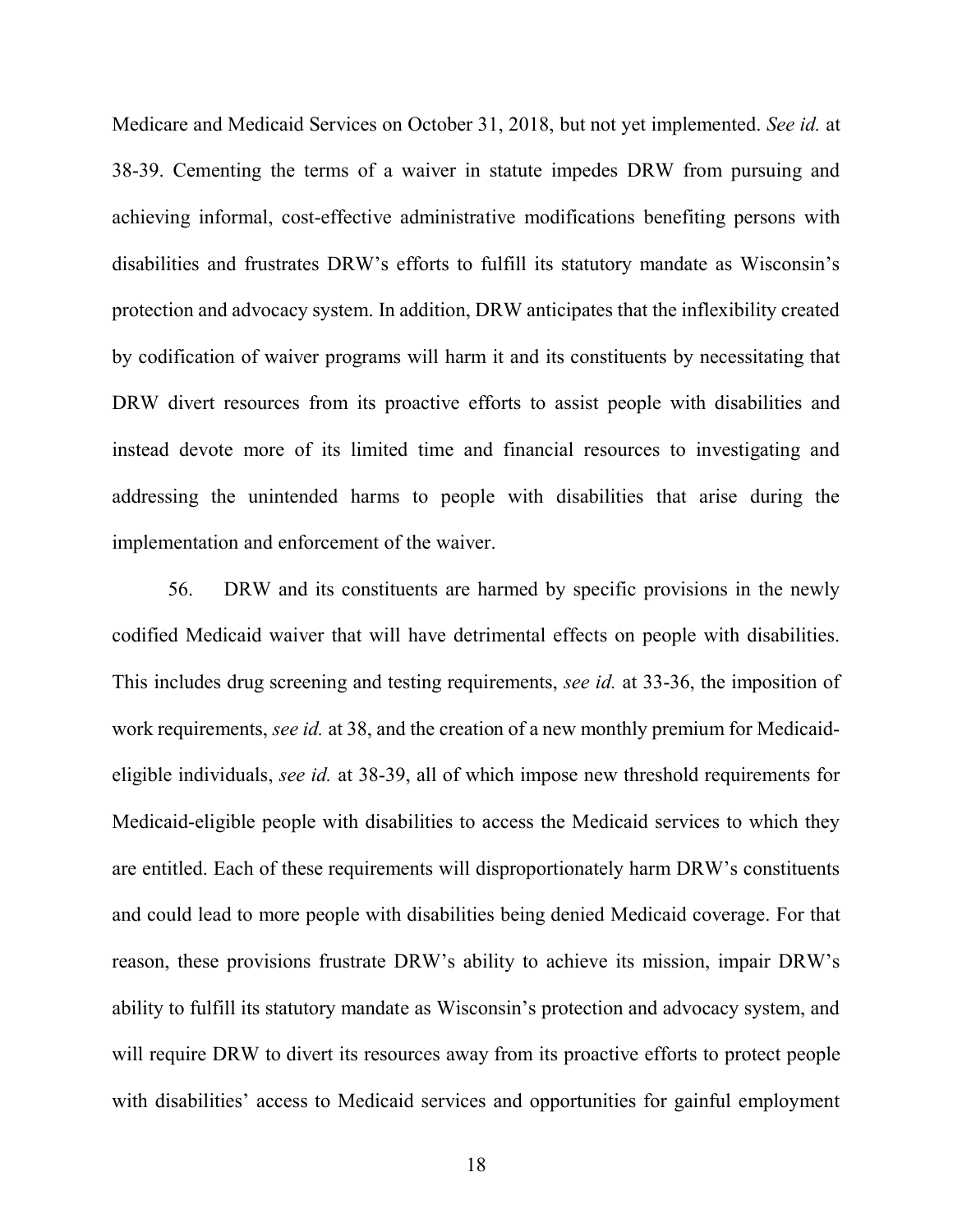and instead devote more of its limited time and financial resources to assisting these individuals in accessing coverage and investigating claims.

57. DRW and its constituents are harmed by Section 13 of 2017 Wisconsin Act 370, which requires legislative approval before the Wisconsin Department of Health Services may seek federal approval for proposed amendments to Wisconsin's Medicaid program "if the estimated fiscal effect of the proposed plan amendment . . . is greater than \$7,500,000 from all revenue sources in the 12-month period following its implementation date." *Id.* at 32. The increased time and complexity associated with the adoption of state Medicaid plan amendments will harm DRW's constituents because many amendments may go unadopted or may not be adopted in a timely manner. The increased time and complexity associated with the adoption of State Medicaid plan amendments will also require DRW to divert its resources from its proactive efforts assisting people with disabilities and instead devote more of its limited time and financial resources to advocating for statutory amendments to the State Medicaid plan in a manner advantageous to people with disabilities in Wisconsin.

58. DRW also anticipates that it and its constituents will also be harmed by Section 38 of 2017 Wisconsin Act 369, which imposes new limitations on agency guidance documents. As summarized by the Legislative Fiscal Bureau, these provisions "[e]stablish various requirements with respect to the adoption and use of guidance documents by agencies, including requirements that agencies must comply with in order to adopt guidance documents." *Id.* at 12. This section also provides that, "as of six months after the bill's effective date any guidance document that does not comply with the requirements in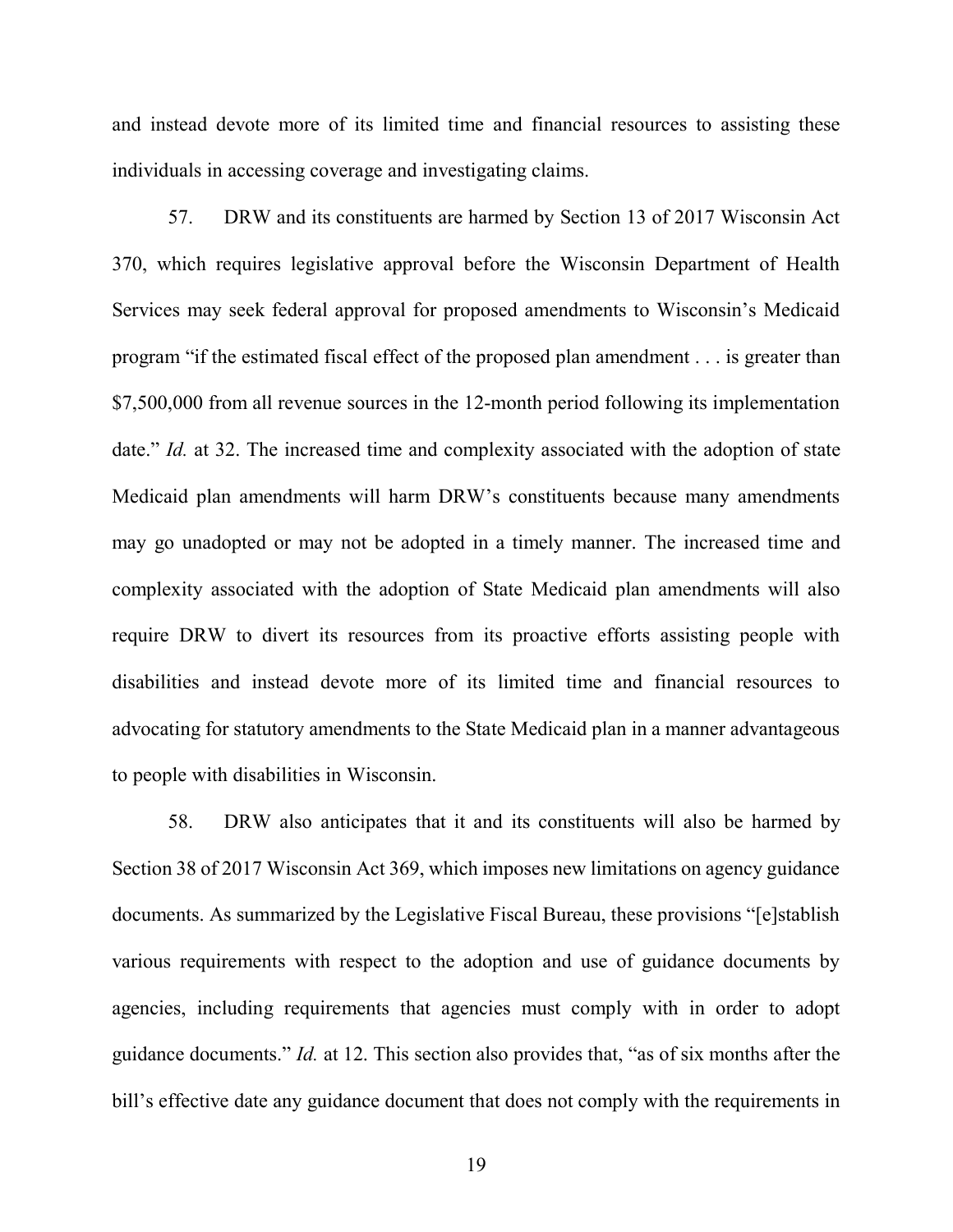the bill is considered to be rescinded." *Id.* at 13. As Wisconsin's protection and advocacy system, DRW has, over 40 years, identified legal issues that people with disabilities confront and has successfully worked with State agencies to develop appropriate administrative responses. Many of those responses have been memorialized in agency guidance documents, which ensure that, when the same issue arises for different individuals and/or in different areas of the State, the response is efficient, effective, and consistent. The anticipated rescission and amendment of guidance documents will impair DRW's ability to fulfill its federal mandate as Wisconsin's protection and advocacy system by making it more difficult for DRW to achieve efficient, effective, and consistent results for people with disabilities who face common challenges under Wisconsin law, and will require DRW to divert resources to ensuring that newly adopted, amended, or rescinded guidance documents do not harm people with disabilities' access to Medicaid and other services upon which they rely.

59. Each of the above-described provisions of 2017 Wisconsin Act 369 and 2017 Wisconsin Act 370 will harm not only DRW as an organization, but also the constituents DRW is mandated to protect as Wisconsin's protection and advocacy system. These provisions are likely to injure DRW's constituents disproportionately because the provisions will likely frustrate their access to Medicaid services, hamper their participation in the electoral process, and impair the efficient and effective development and adoption of new and innovative Medicaid waiver programs and State Medicaid plan amendments that would provide access to programs and services designed to enhance the lives of people with disabilities.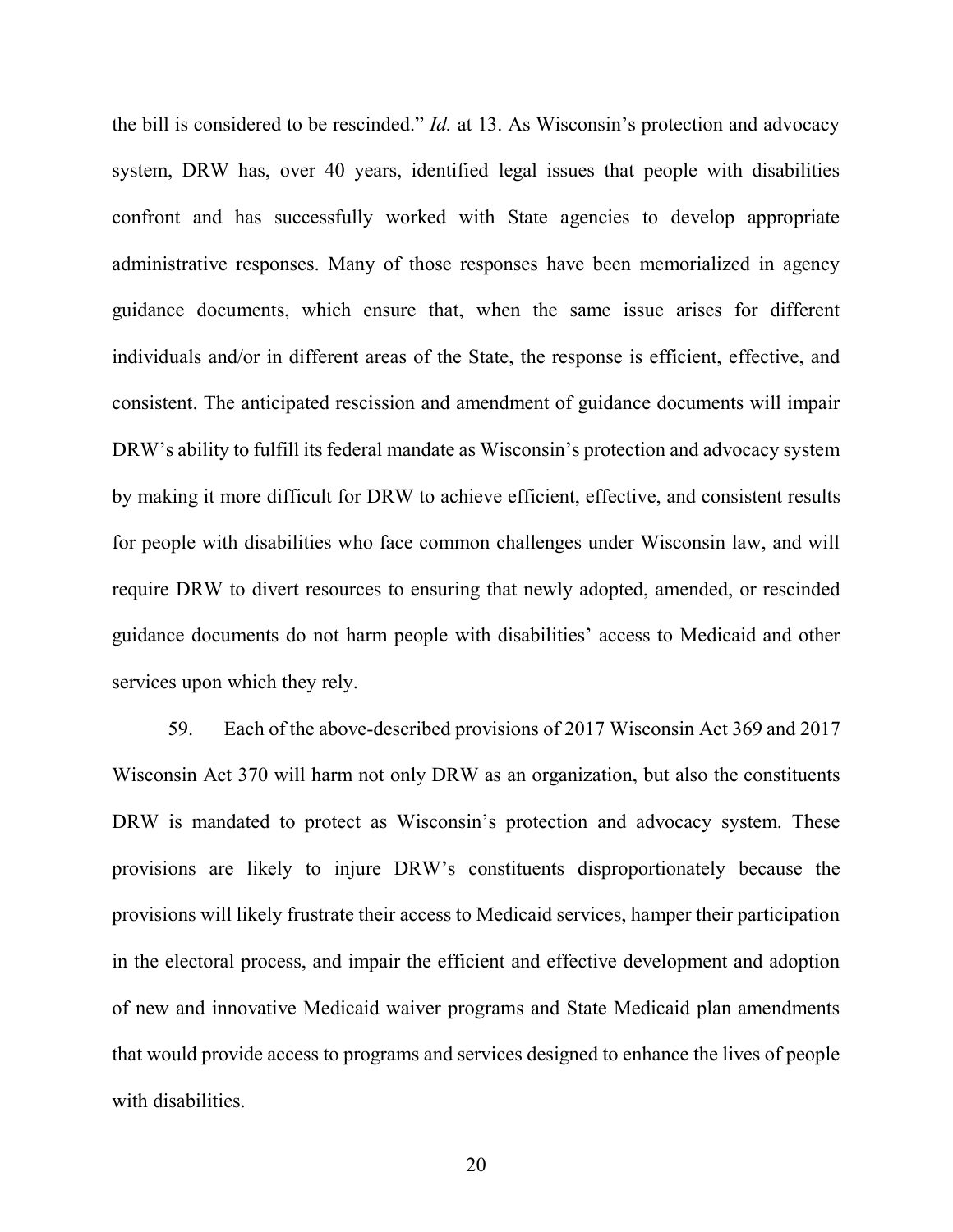60. The implementation of 2017 Wisconsin Act 370 will likely harm DRW, which will be impaired from seeking timely redress of systemic issues that routinely arise in the administration of State Medicaid programs, resulting in an increase in the number of Medicaid services denials DRW's constituents face and limiting DRW's ability to resolve these issues for people with disabilities as a group, thereby requiring DRW to litigate claims individually. As the protection and advocacy system for people with disabilities receiving Medicaid services in Wisconsin, DRW will likely be required to expend more of its limited staff time and financial resources participating in Medicaid hearings before State agencies and litigating these issues in court.

61. DRW and its constituents will be harmed as a result of Sections 35 and 80 of 2017 Wisconsin Act 369, which eliminate judicial deference to certain agency interpretations, decisions, and orders and will create uncertainty; discourage the consistent application of the laws agencies are charged with enforcing; encourage litigation; and result in increased costs to administrative agencies and the Department of Justice, which is tasked with representing administrative agencies. As a result, DRW will be forced to divert resources away from its protection and advocacy function in order to defend its constituents' claims in administrative and judicial review proceedings.

62. DRW will be harmed by the enforcement of the provisions included in 2017 Wisconsin Act 370, because they could further delay the implementation of amendments to the state Medicaid Purchase Plan ("MAPP") program that have been approved by the legislature. Delay of the MAPP amendments affect the ability of some of DRW's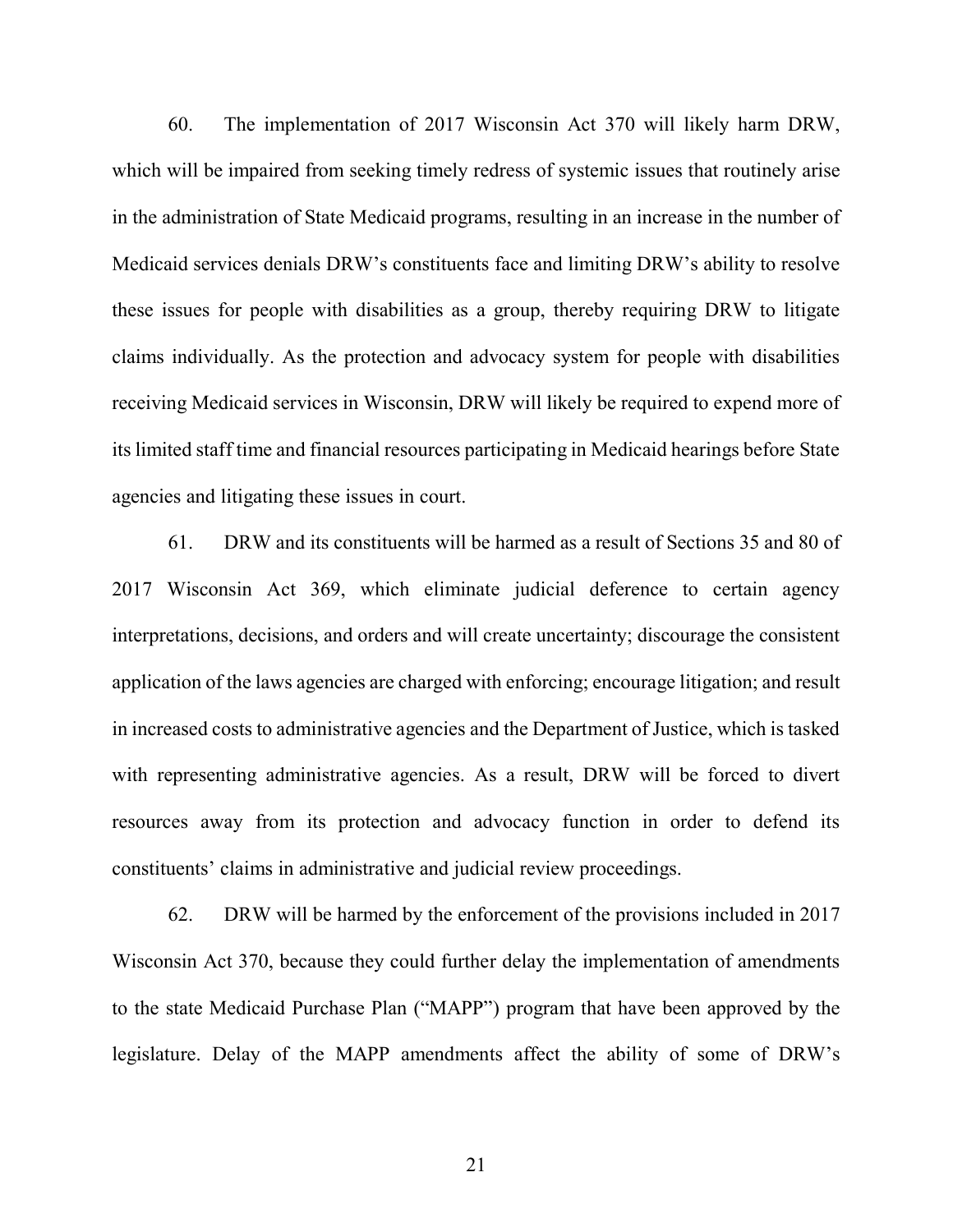constituents to gain access to Medicaid coverage because changes to the medical needy monthly income limits have not yet been implemented.

63. Mr. Aceves anticipates being harmed by Section 17 of 2017 Wisconsin Act 368, which limits the use of federal funds for large transportation projects "to not less than 70% of the aggregate federally eligible project components." *Id.* at 8. Specifically, Act 368 "would require the DOT to expend federal moneys on not less than 70% of the aggregate project components eligible for federal funding each fiscal year for the following project types: (a) southeast Wisconsin freeway megaprojects; (b) major highway development projects; and (c) state highway rehabilitation (SHR) projects with a total cost of less than \$10 million." *Id.* As summarized by the Legislative Fiscal Bureau, these provisions "limit the number of projects subject to federal requirements associated with the use of federal highway aid (such as federal prevailing wage or environmental requirements)." *Id.* Mr. Aceves's employer, Arbor Green, Inc., is a woman-owned business and a Disadvantaged Business Enterprise ("DBE") program certified contractor. The DBE program is intended to increase participation of woman-owned businesses in transportation projects. The DBE program applies only to those Wisconsin Department of Transportation ("DOT") projects using federal funds. As a result of the funding limitations in Section 17, fewer Wisconsin DOT projects will be eligible to participate in the DBE program, resulting in fewer contract opportunities for Arbor Green, and by extension, work opportunities for Mr. Aceves. Mr. Aceves will lose the opportunity to work on federally regulated projects. He will also lose the protections that come with the Davis-Bacon Act prevailing wage requirements and the Copeland Act, which also apply only to those Wisconsin DOT projects using federal funds.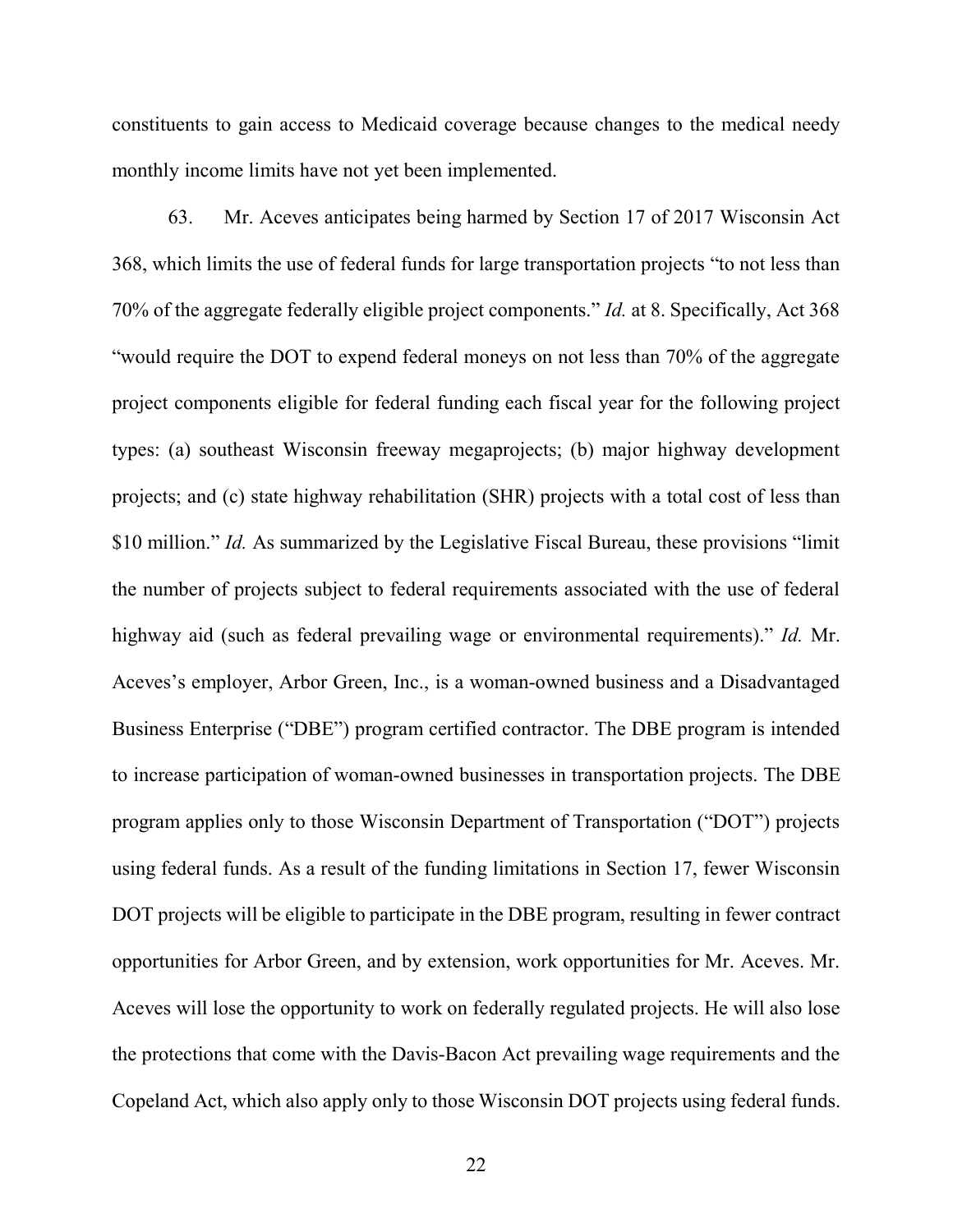For these reasons, Mr. Aceves anticipates that 2017 Wisconsin Act 368 will result in him having less work and lower overall earnings.

64. Mr. Cain and Mr. Greene, as taxpayers, anticipate being harmed by Section 38 of 2017 Wisconsin Act 369, which imposes new limitations on agency guidance documents and will result in the illegal disbursement of tax revenues associated with the increased costs arising out of the implementation of new or revised guidance documents. The provisions of Section 38 "[e]stablish various requirements with respect to the adoption and use of guidance documents by agencies, including requirements that agencies must comply with in order to adopt guidance documents." *Id.* at 12. This section also provides that, "as of six months after the bill's effective date any guidance document that does not comply with the requirements in the bill is considered to be rescinded." *Id.* at 13. Mr. Cain and Mr. Greene, as taxpayers, will be injured as a direct result of the enforcement of 2017 Wisconsin Act 369, because they anticipate that many guidance documents will not be brought into compliance with these provisions within the six-month period they mandate and will be subject to rescission. As a result, State agencies will be precluded by law from using or relying on these documents, impairing their efficiency in administering those provisions of Wisconsin they are charged with enforcing, undermining consistency in the administration of State agency programs, and hindering the effective training of State agency staff. Mr. Cain and Mr. Green also. In addition, State agencies will be required to expend significant taxpayer funds to review and modify existing guidance documents for compliance with 2017 Wisconsin Act 369. These provisions will impose additional costs on State agencies, which will cause pecuniary loss to Mr. Cain and Mr. Greene as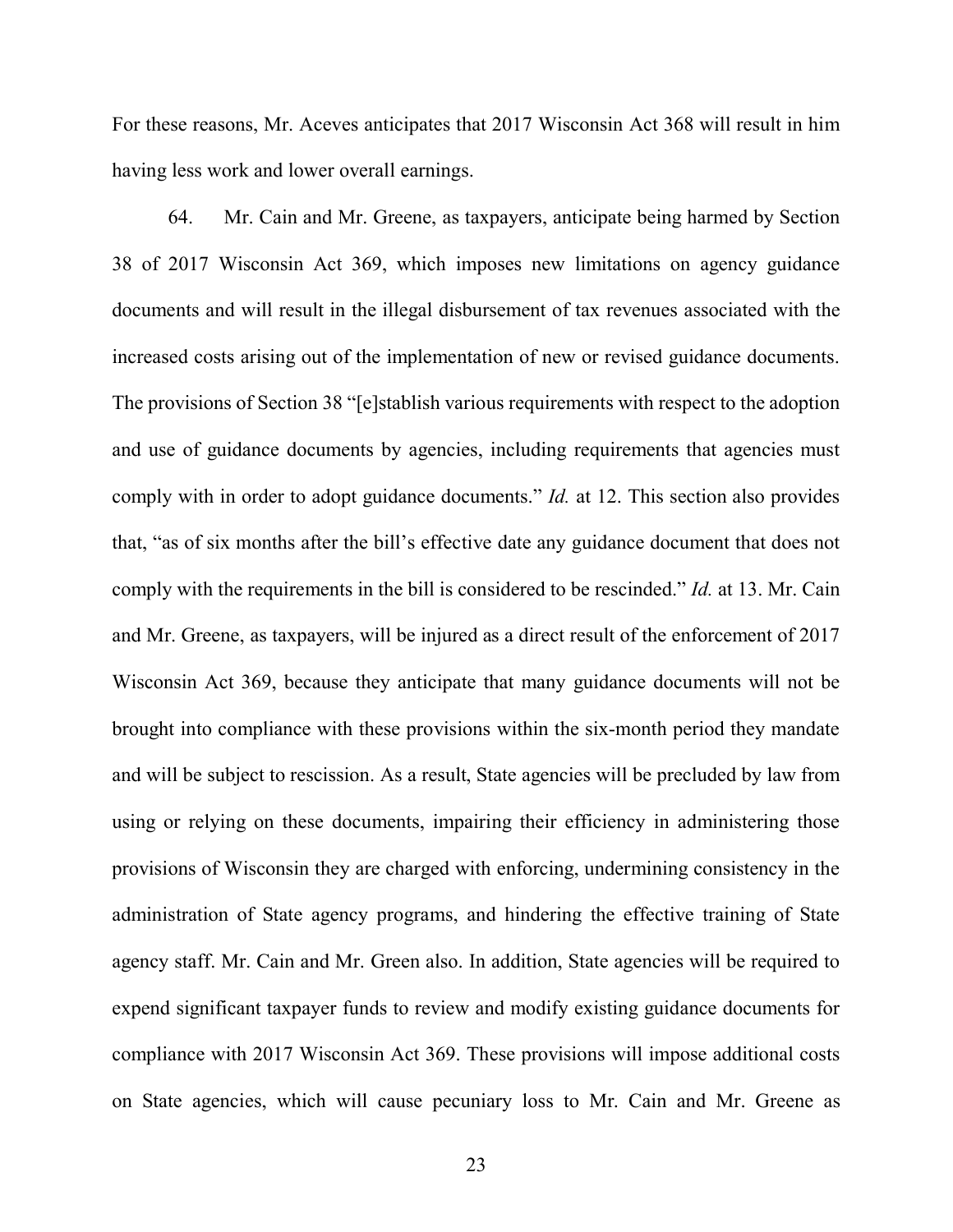taxpayers. In addition, Mr. Cain anticipates that these provisions will cause significant disruption and delay to State agencies' processing of permit applications, because implementation will require technical staff to divert their efforts from processing permit applications and instead focus on implementing the provisions contained in 2017 Wisconsin Act 369.

65. Mr. Cain and Mr. Greene, as taxpayers, are further harmed by Sections 35 and 80 of 2017 Wisconsin Act 369, which eliminate judicial deference to certain agency interpretations, decisions, and orders and will result in the illegal disbursement of tax revenues associated with the increased costs to agencies to enforce and defend administrative rules and orders. As summarized by the Legislative Fiscal Bureau, these provisions "[p]rohibit a court from according deference to agency interpretations of law in certain proceedings and prohibit agencies from seeking deference in any proceeding to agency interpretations of law." *Id.* at 12. These provisions will create uncertainty and encourage litigation, resulting in injury and pecuniary loss to Mr. Cain and Mr. Greene, as taxpayers, due to the increased costs borne by administrative agencies and the Department of Justice, which is tasked with representing administrative agencies.

66. Mr. Greene, as a taxpayer, anticipates being harmed by Section 27 of 2017 Wisconsin Act 369, which, as summarized by the Legislative Fiscal Bureau, mandates that "DOJ must deposit all settlement funds into the general fund" and provides that, for settlement "monies to be appropriated as directed by the court or settlement agreement, the Legislature would need to enact legislation." *Id.* at 16. As a taxpayer, and based on his experience as a former Wisconsin Assistant Attorney General, Mr. Greene anticipates that,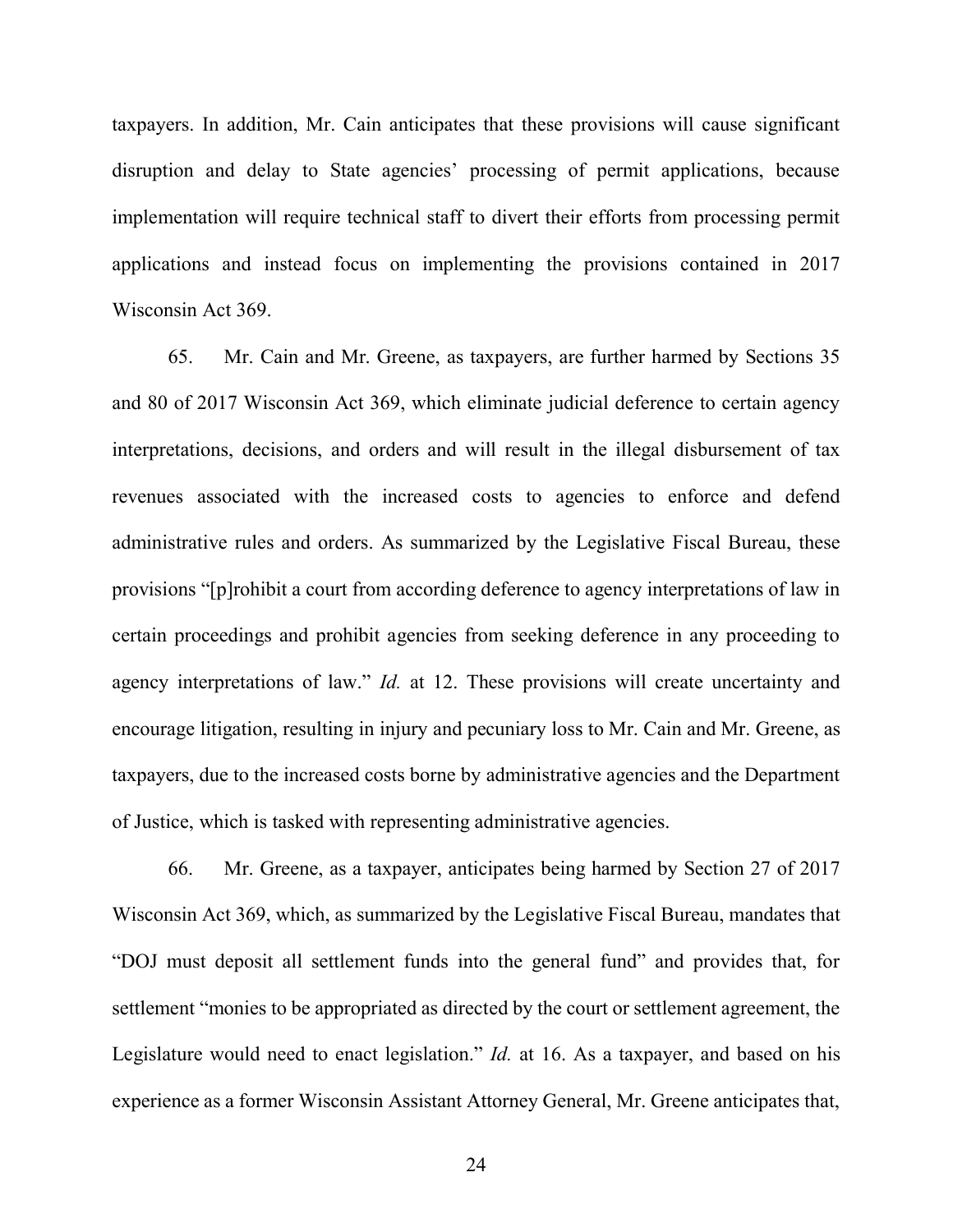by precluding the Attorney General from committing the State to specific uses of settlement funds, this provision will prevent the Attorney General from entering into settlements financially advantageous to the State and will discourage opposing parties from negotiating settlement agreements with the State. These provisions will result in injury and pecuniary loss to Mr. Greene, as a taxpayer, because of the additional expenses associated with increasing the State's litigation load and attendant costs. In addition, this provision will result in injury and pecuniary loss to Mr. Greene due to the increased costs associated with seeking statutory authorization to expend settlement funds, which are sometimes received in multiple payments over long periods of time on an irregular basis, thereby necessitating numerous legislative enactments related to the settlement of a single case and potentially jeopardizing the State's ability to comply with the terms of a settlement agreement. The failure of the Legislature to enact legislation implementing the terms of a settlement would impose additional costs on the State by jeopardizing the settlement and requiring additional costly legal proceedings.

67. Mr. Greene, as a taxpayer, anticipates being harmed by Sections 5, 7-8, and 28-29 of 2017 Wisconsin Act 369, which authorize the Legislature to intervene and participate alongside the Attorney General in litigation involving the State. *See* Wisconsin Legislative Council, *Amendment Memo: Senate Bill 884, Senate Substitute Amendment 1* at 4-7, https://docs.legis.wisconsin.gov/2017/related/lcamendmemo/sb884.pdf (Dec. 11, 2018). These provisions will result in increased costs to the State, including the substantial expense of hiring of private counsel to represent legislative entities when they seek to intervene in litigation. Based on his extensive experience as a Wisconsin Assistant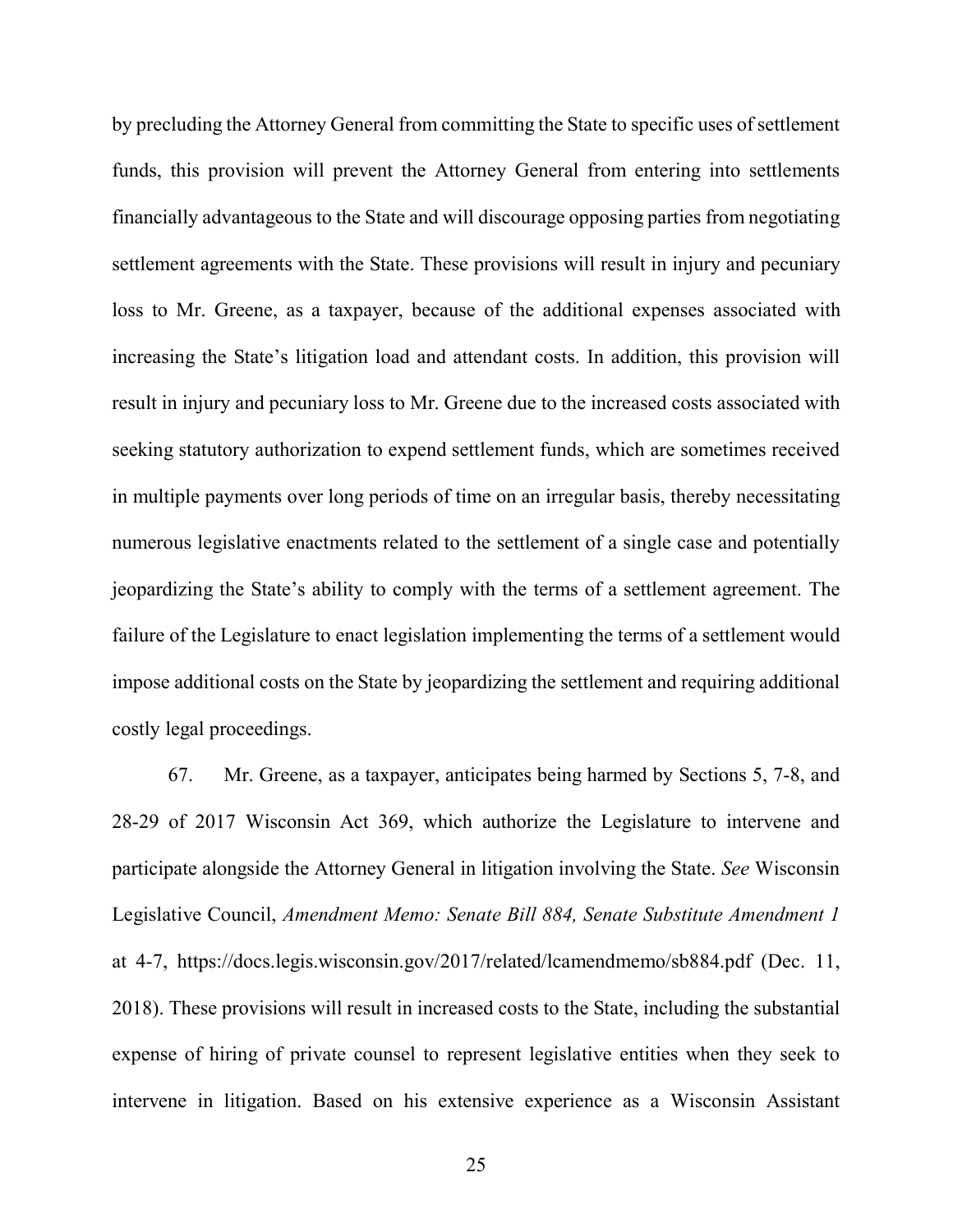Attorney General, Mr. Greene anticipates that these provisions will result in injury and pecuniary loss to him, as a taxpayer, due to the additional costs associated with increased and more complex litigation.

68. Mr. Greene, as a taxpayer, anticipates being harmed by Section 30 of 2017 Wisconsin Act 369, which requires the Attorney General to consult with the Legislature before settling any litigation involving the State, even in those instances where the Legislature has not intervened and is not a named defendant. *See id.* at 7-8. This provision will impede and delay settlements by the Attorney General, is likely to deter parties from negotiating settlements with the State, and will likely preclude the State from entering into financially beneficial settlements. Based on his extensive experience as a Wisconsin Assistant Attorney General, Mr. Greene anticipates that this provision will result in injury and pecuniary loss to him, as a taxpayer, due to the increased costs associated with decreasing the incidence of settlement and increasing costs to the State.

69. Mr. Cain and Mr. Greene, as taxpayers, are harmed by the disbursements of tax revenues to implement and enforce unlawfully adopted statutes. Mr. Cain and Mr. Greene are similarly harmed by the disbursement of tax revenues to pay salaries, benefits, per diems, and expense reimbursements to individuals serving on various state authorities, boards, councils, and commissions who were not lawfully appointed to those positions.

70. All Plaintiffs are harmed to the extent that the laws adopted in the December 2018 Extraordinary Session alter the status quo that existed prior to the passage and enactment of those laws.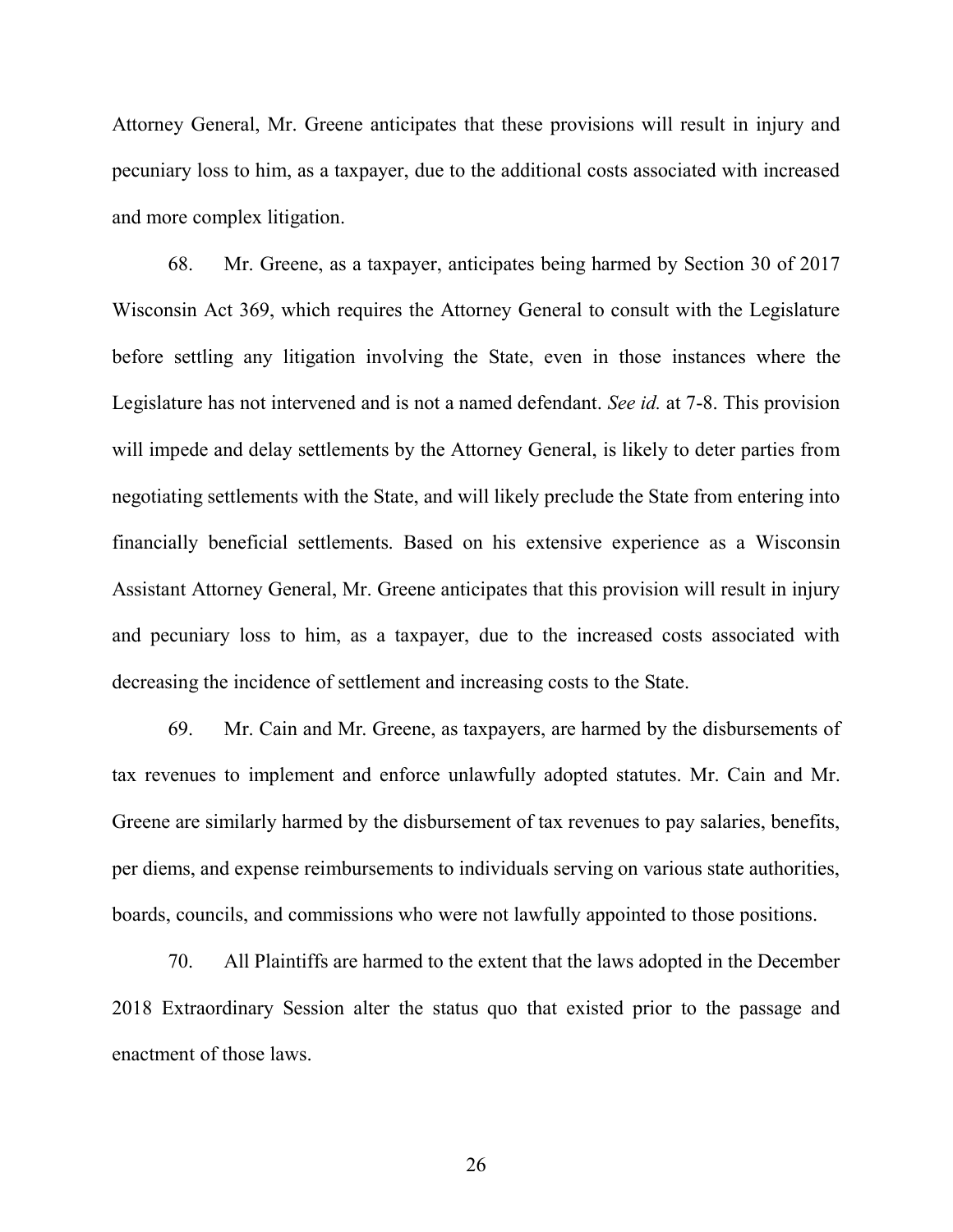71. At least some of the harms that Plaintiffs have suffered or will suffer are irreparable and cannot be addressed through any other adequate remedy at law

# **CAUSE OF ACTION** *Declaratory Judgment and Injunctive Relief against Defendants*

72. Plaintiffs restate and re-allege paragraphs 1 through 71 above as if fully set forth herein.

73. Wisconsin Statute § 806.04 authorizes entry of a declaratory judgment and injunctive relief where a law is unenforceable.

74. Legislative and executive actions inconsistent with the Wisconsin Constitution are unenforceable.

75. The December 2018 Extraordinary Session exceeded the Wisconsin Constitution's limitation on legislative authority as set forth in Article IV, Section 11 and additionally violated the quorum requirement of Article IV, Section 7 because the Legislature convened the December 2018 Extraordinary Session without obtaining approval from a majority of the Legislature's members.

76. 2017 Wisconsin Act 368, 2017 Wisconsin Act 369, and 2017 Wisconsin Act 370 violate the Wisconsin Constitution because the underlying bills—SB 883, SB 884, and SB 886—were passed during the December 2018 Extraordinary Session and not during a constitutionally valid session of the Legislature authorized by Article IV, Section 11 or convened in accord with the quorum requirement of Article IV, Section 7.

77. The Senate confirmations of 82 nominees during the December 2018 Extraordinary Session exceeded the Wisconsin Constitution's grant of legislative authority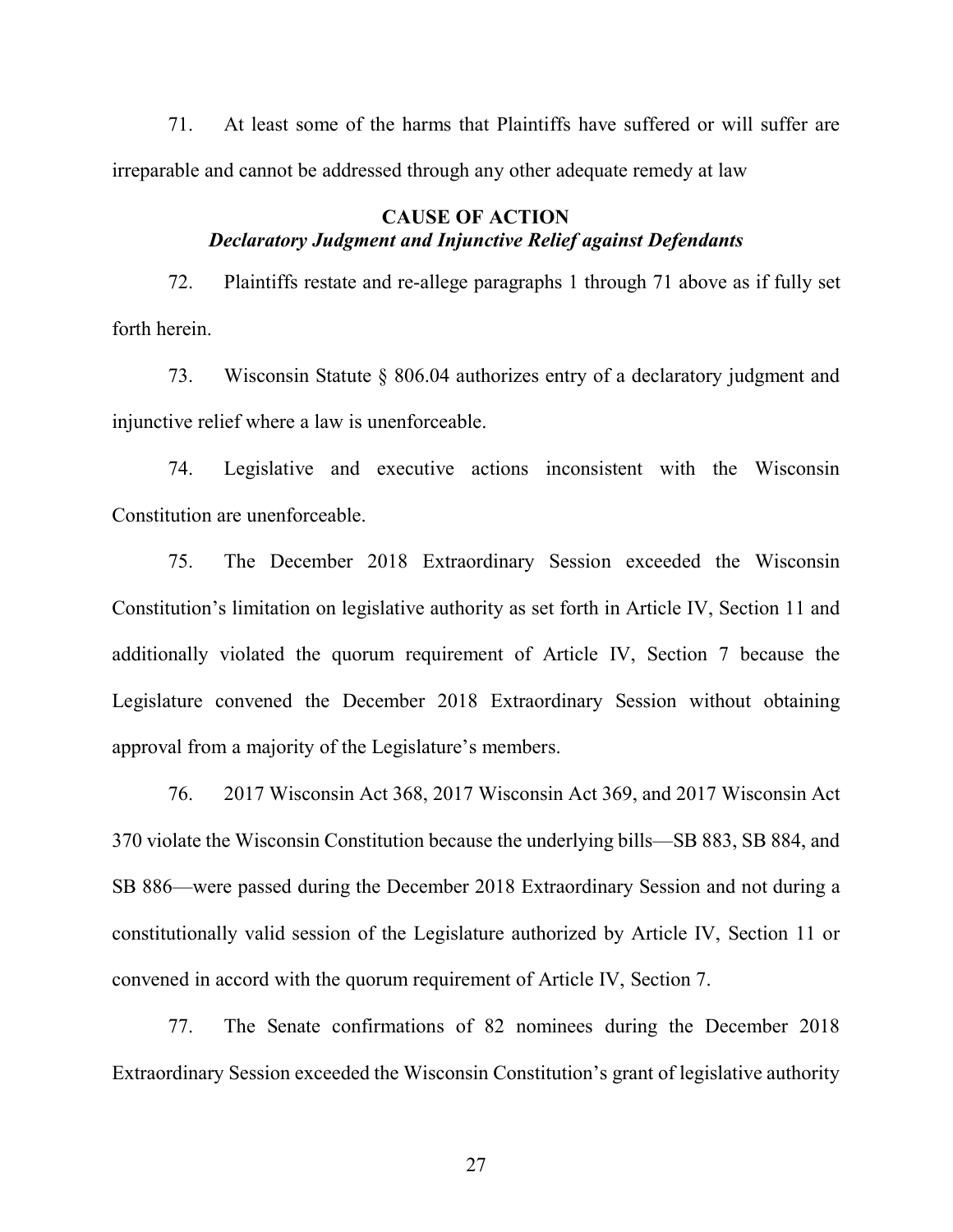as set forth in Article IV, Section 11 and additionally violated the quorum requirement of Article IV, Section 7 because the Legislature did not obtain approval to convene the December 2018 Extraordinary Session from a majority of the Legislature's members.

78. Commissions issued to each of the 82 nominees confirmed by the Senate on Tuesday, December 4, 2018 violated the Wisconsin Constitution because the underlying nominations were confirmed during the December 2018 Extraordinary Session and not during a constitutionally valid session of the Senate authorized by Article IV, Section 11 or convened in accord with the quorum requirement of Article IV, Section 7.

79. Accordingly, 2017 Wisconsin Act 368, 2017 Wisconsin Act 369, and 2017 Wisconsin Act 370, as well as the 82 nominations confirmed by the Senate during the December 2018 Extraordinary Session, are unenforceable.

80. Plaintiffs have no adequate remedy at law and have been or will be irreparably harmed by the application, implementation, and/or enforcement of these legislative actions taken as part of the December 2018 Extraordinary Session.

81. On this basis, Plaintiffs seek the relief detailed below.

WHEREFORE, for the foregoing reasons, Plaintiffs respectfully request the following relief:

A. Enter a declaratory judgment, pursuant to Wis. Stat. § 806.04, that 2017 Wisconsin Act 368, 2017 Wisconsin Act 369, and 2017 Wisconsin Act 370 are unenforceable.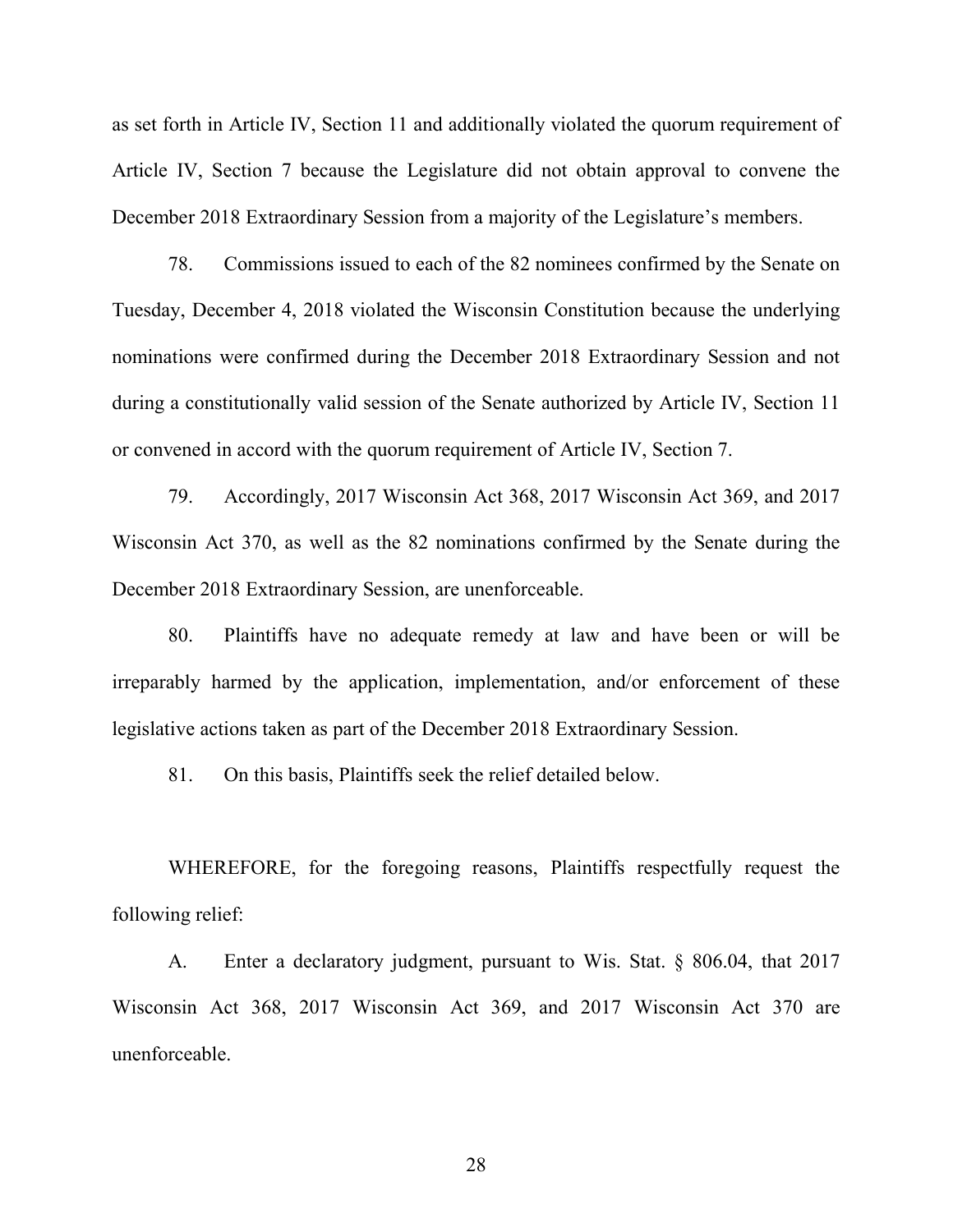B. Enter a declaratory judgment, pursuant to Wis. Stat. § 806.04, that the 82 nominees to various authorities, boards, councils, and commissions confirmed by the Senate during the December 2018 Extraordinary Session are without legal effect;

C. Enter an injunction, pursuant to Wis. Stat. ch. 813, barring any State official from attempting to apply, implement, or enforce any actions taken by the Legislature at the December 2018 Extraordinary Session, including any provision of 2017 Wisconsin Act 368, 2017 Wisconsin Act 369, and 2017 Wisconsin Act 370 or the confirmation of 82 nominees to various State authorities, boards, councils, and commissions;

D. Order any other relief as the Court deems just and equitable.

Dated: January 10, 2019.

Electronically signed by Jeffrey A. Mandell Jeffrey A. Mandell (State Bar No. 1100406) Kurt M. Simatic (State Bar No. 1083460) STAFFORD ROSENBAUM LLP

Deana K. El-Mallawany\* Ben Berwick\* Kristy Parker\* Jessica Marsden\* THE PROTECT DEMOCRACY PROJECT, INC.

Lawrence S. Robbins\* Carolyn Forstein\* Wendy Liu\* ROBBINS, RUSSELL, ENGLERT, ORSECK, UNTEREINER & SAUBER LLP

*Attorneys for Plaintiffs*

*\* Pro hac vice* applications forthcoming